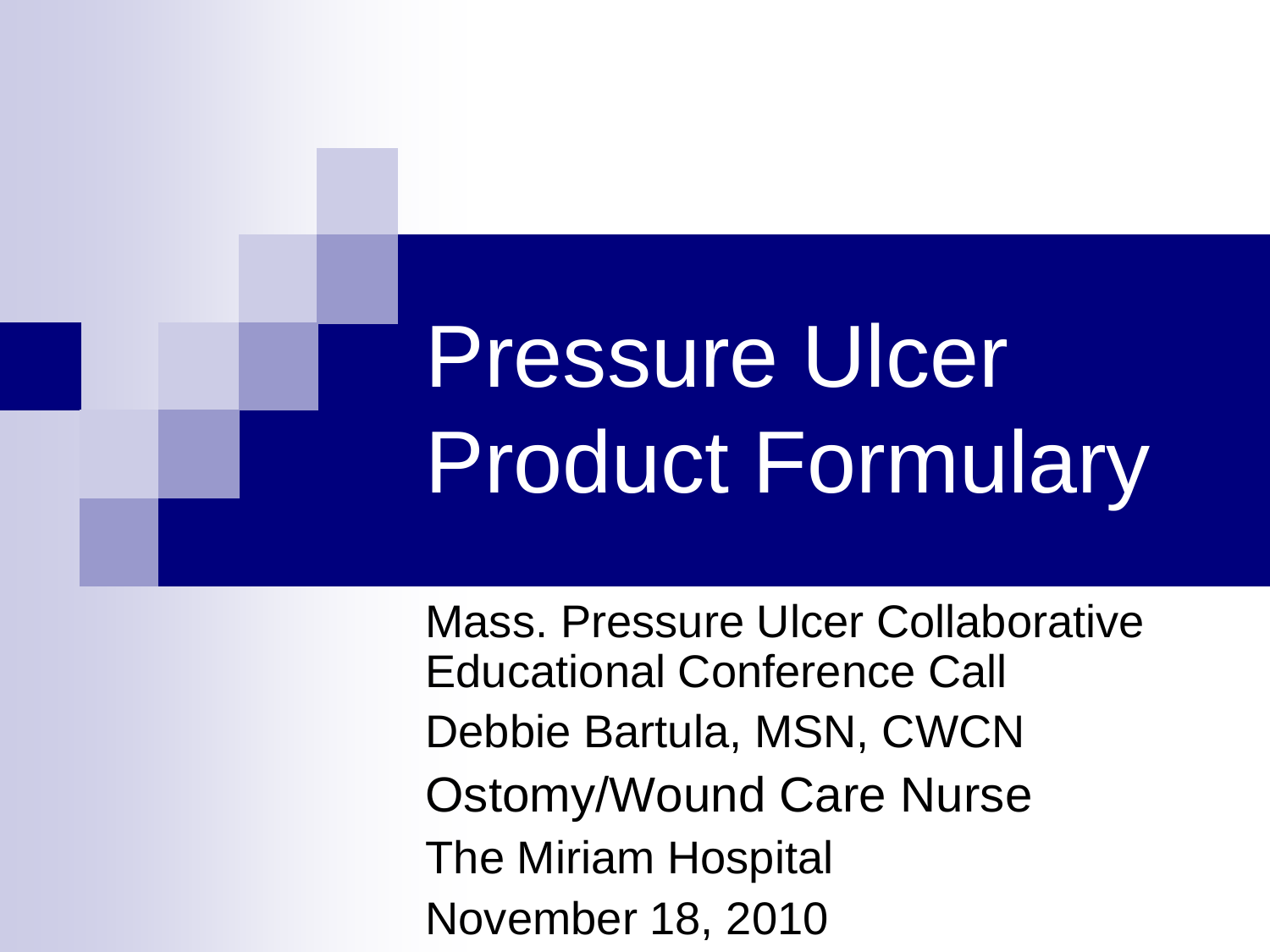#### Statistics 10/2009-9/2010

- $\blacksquare$  # of ostomy patients: 219
- $\blacksquare$  # of new ostomies: 104 (colostomy: 38, ileostomy: 57, urostomy: 9)
- $\blacksquare$  # of ostomy visits: 753
- # of wound patients: 630  $\blacksquare$  # of wound visits: 1063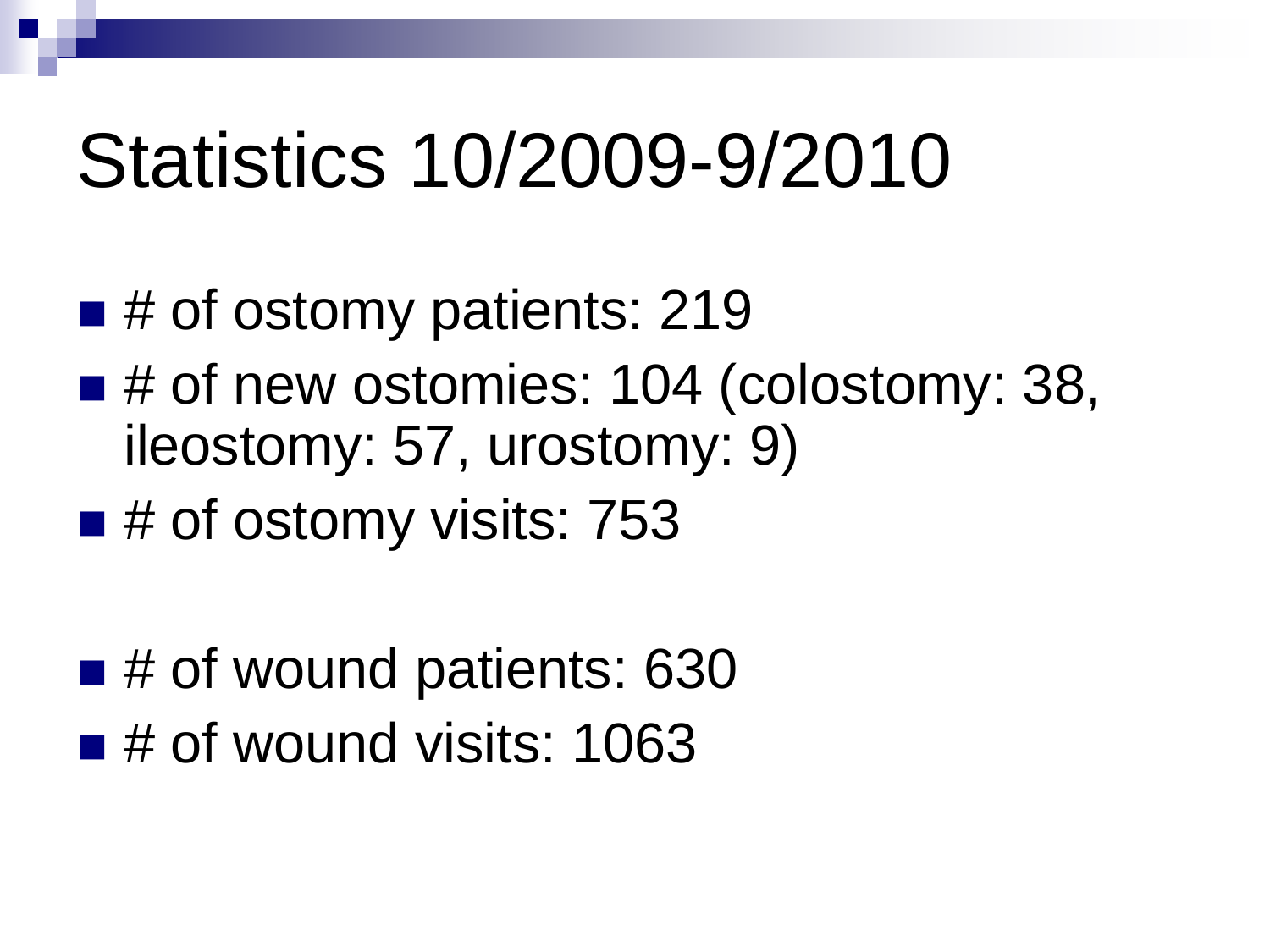#### Products at Your Institutions/Agencies

- Does your facility have a contract with a certain company?
- How are wound products ordered (Does a certain % have to come from one co.)?
- **How are new wound products brought into your** facility/agency?
- Do you know the sales representative for the different wound product companies you use?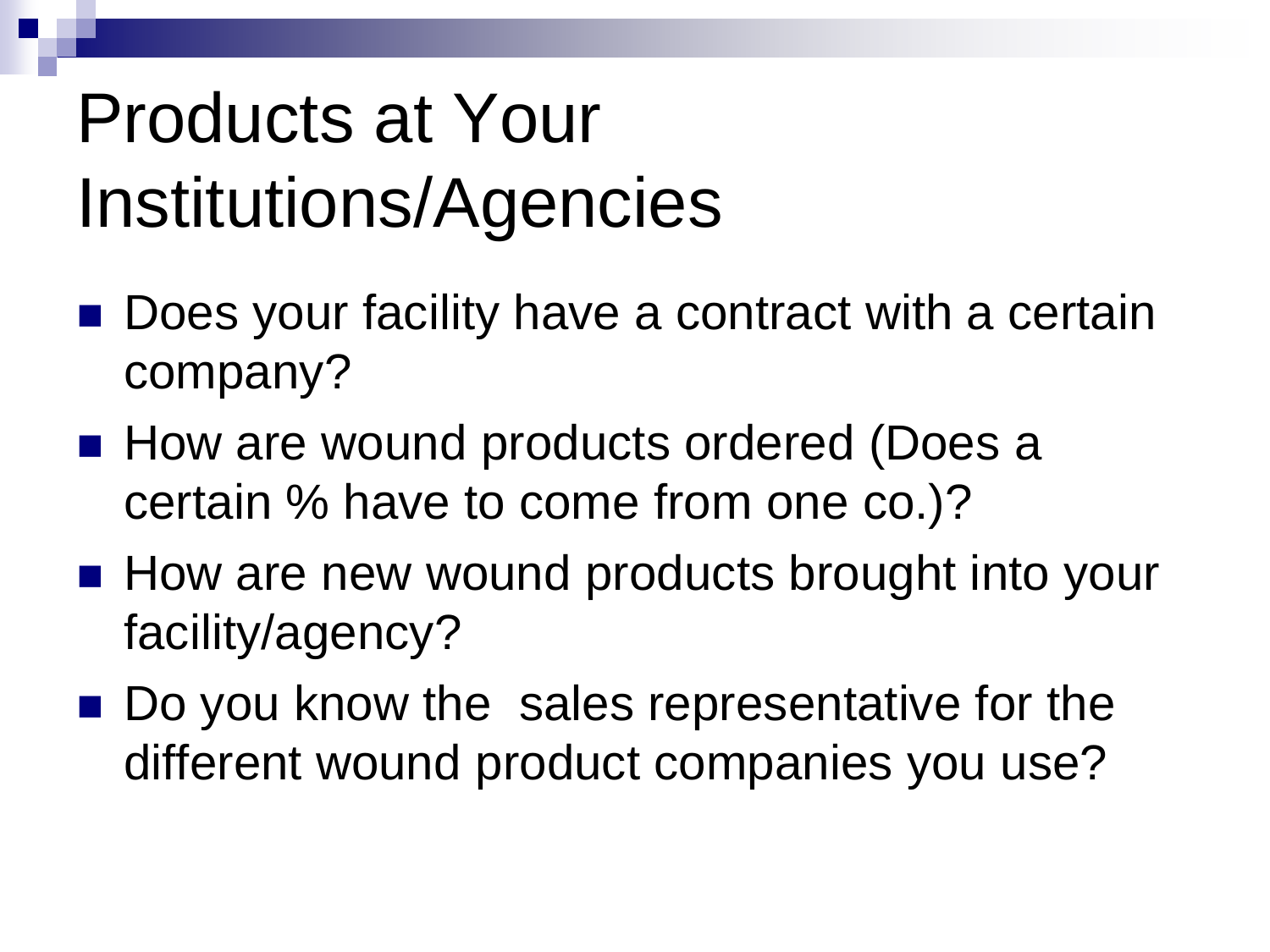#### Products at Your Institutions/Agencies

- Most wound product companies have printed educational material about wounds & their products & are free of charge
- Sales representatives can present educational programs to your staff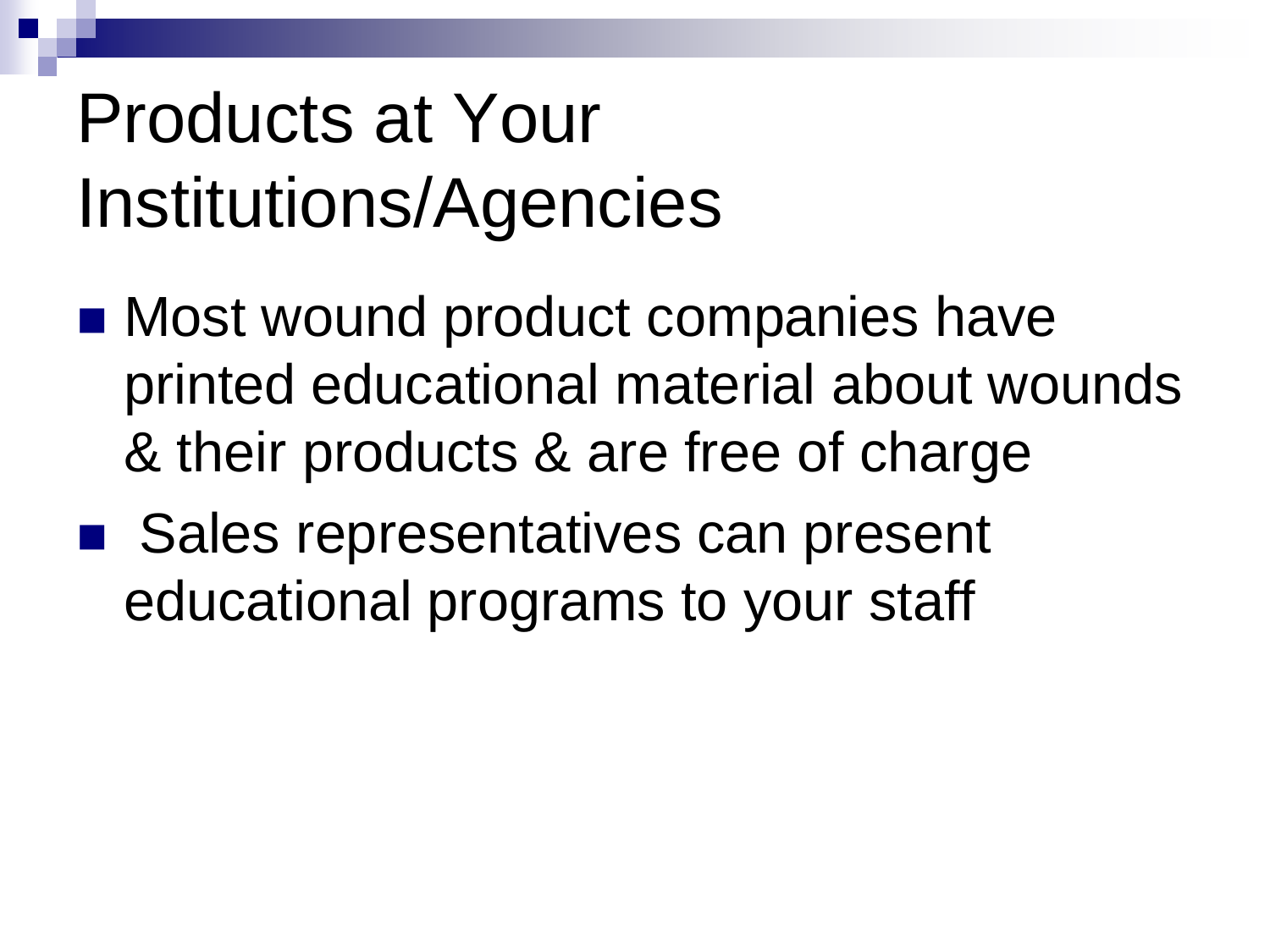#### Selection of Wound Products for a Patient Situation

- **Like baking an apple pie**
- Take into consideration patient comfort, healing, staff concerns & cost
- $\blacksquare$  If patient is severely incontinent would try incontinent cleansers creams & not a foam dressing that would be changed 3-4x a day
- Look at the total patient & all that is going on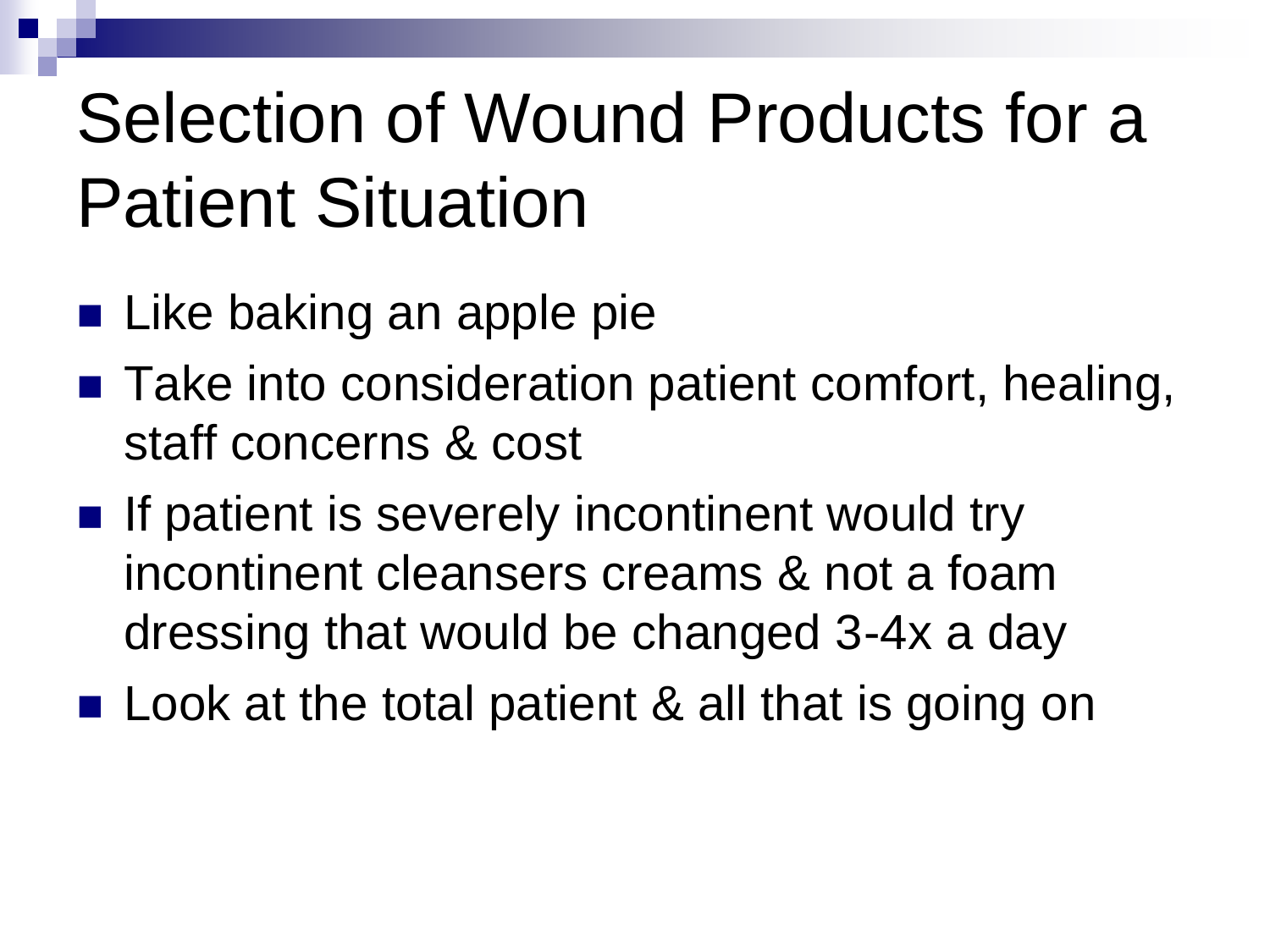## Skin

#### ■ Body's largest major organ

- $\Box$  Gives you clues to what is happening on the inside
- □ Wounds may not heal with numerous comorbidities
- □ Product selection would then focus on patient comfort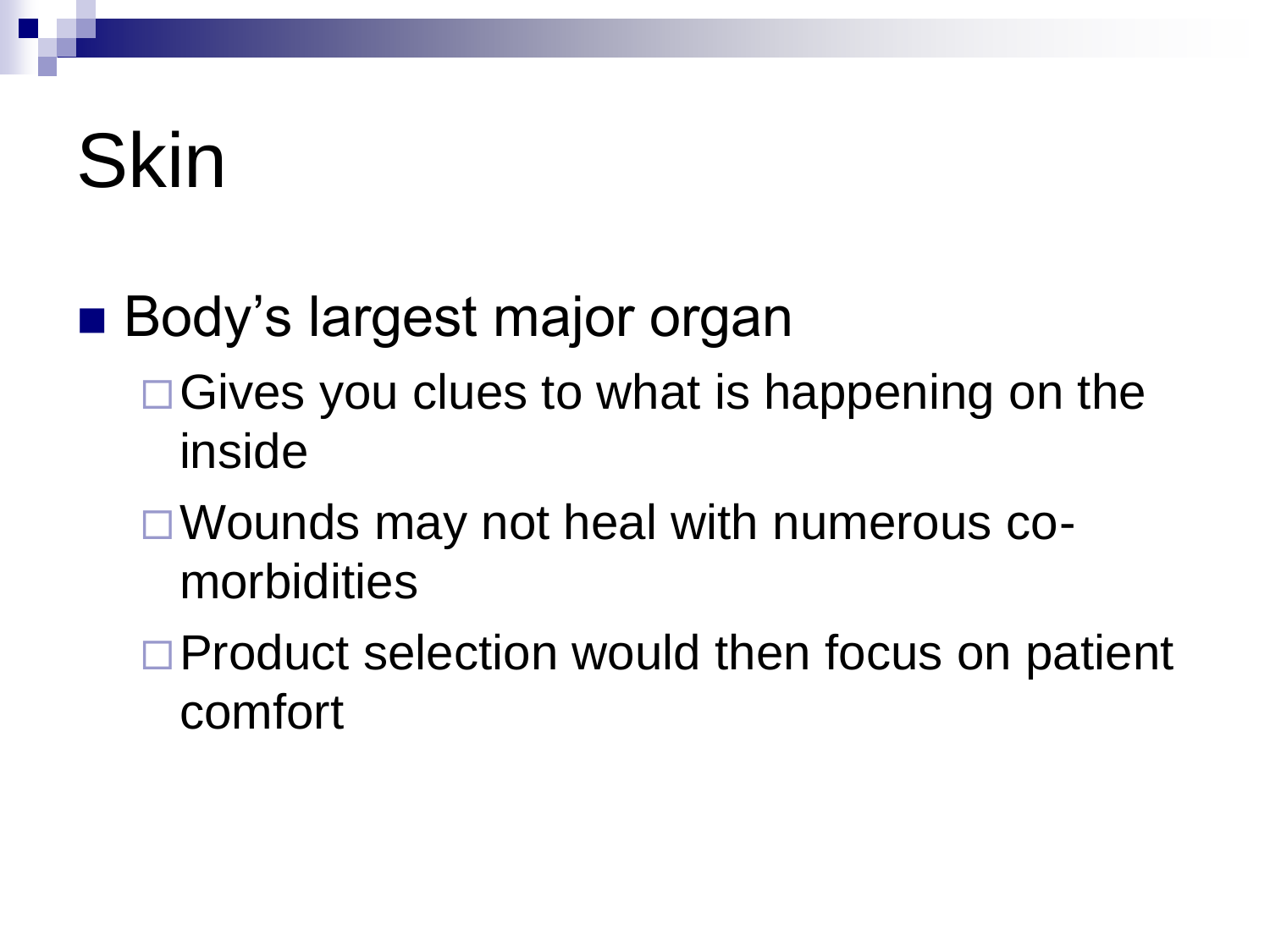#### Selection of Wound Products for a Patient Situation

#### Be sure to also evaluate:

- risk assessment for breakdown
- nutritional status
- basic skin care
- turning
- pressure redistribution surface
- management of incontinence
- management of friction & shear
- $\Box$  if applicable improve mobility/activity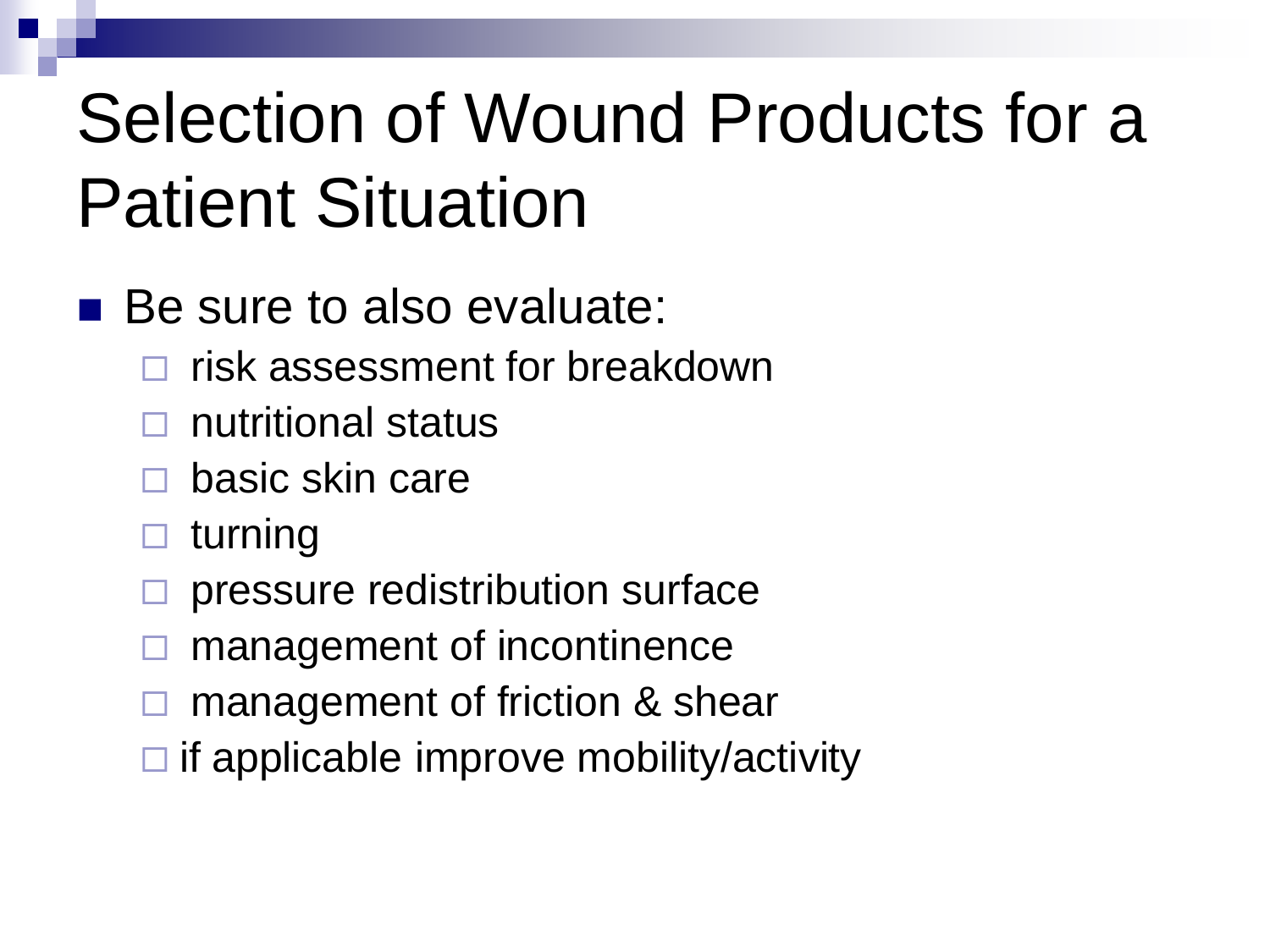#### Total Picture

- The wound product will not cause healing all by itself
- Complete/thorough treatment plan must be put into place for healing to occur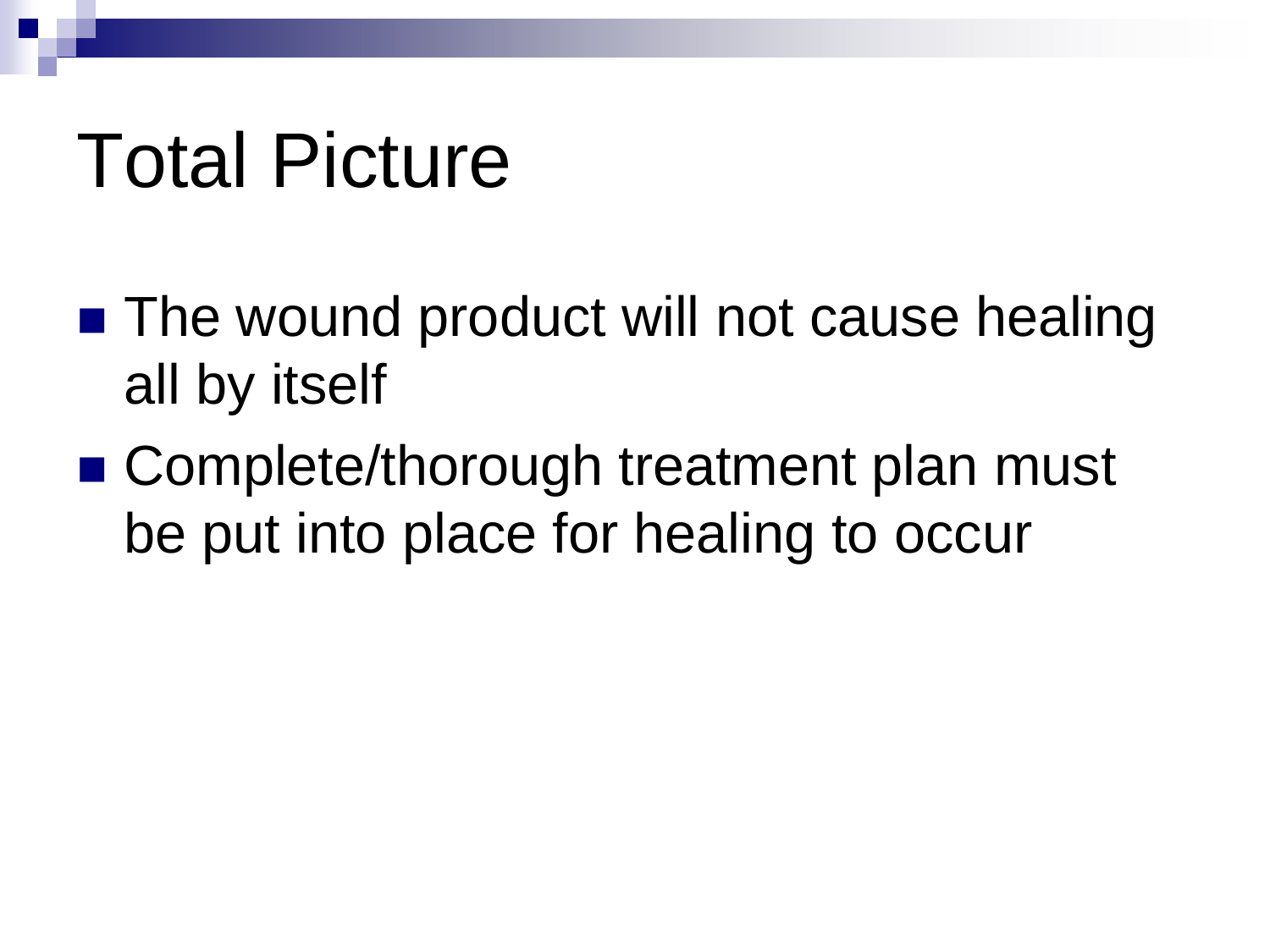## Product Formulary

- Developed from 2010/2011 Wound Source Magazine (Kestrel Wound Product Sourcebook)
- www.WoundSource.com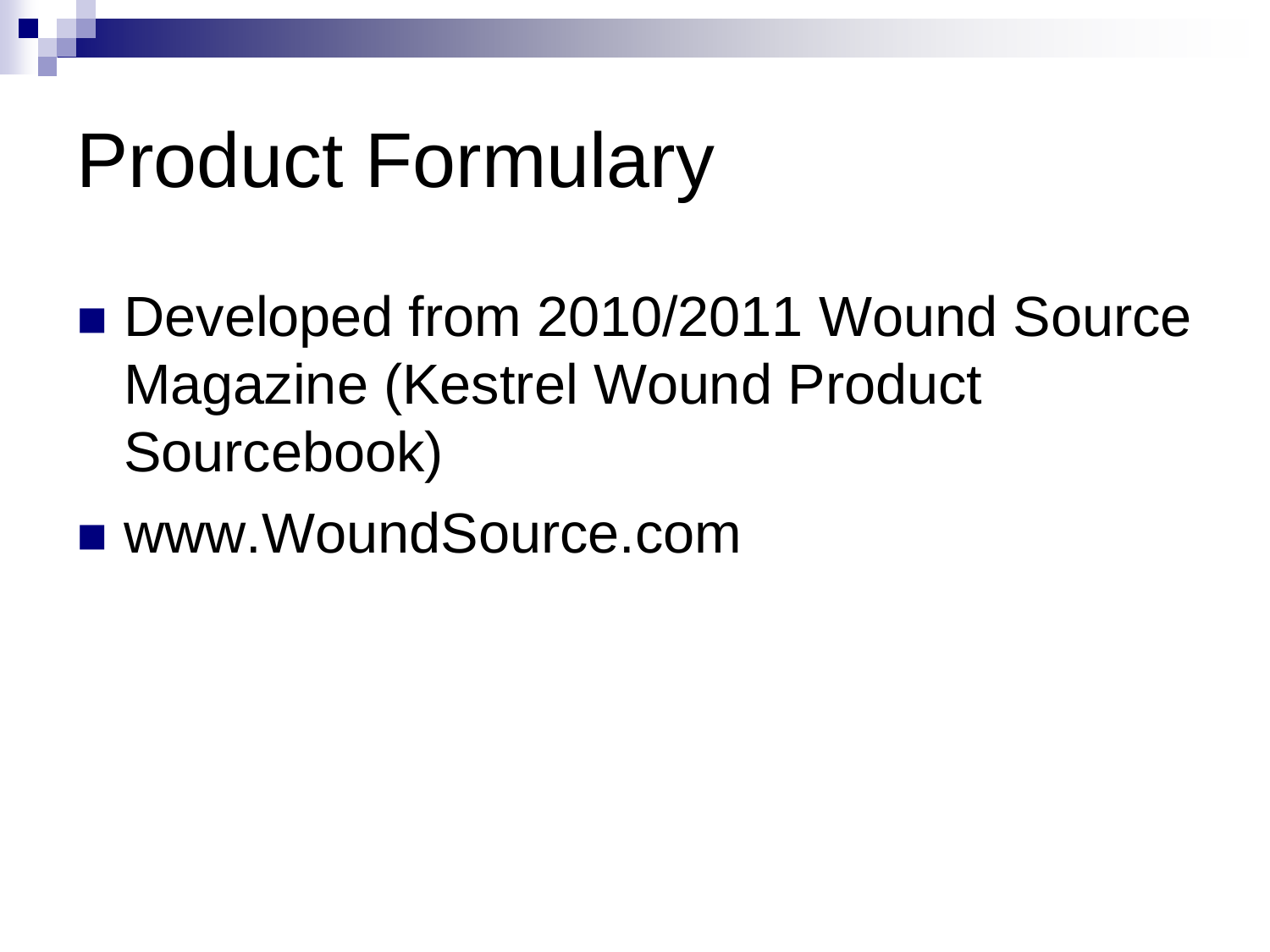## Product Formulary

- **Product category**
- Name of product/company who manufacturers the product is listed
- Not endorsing one company or one product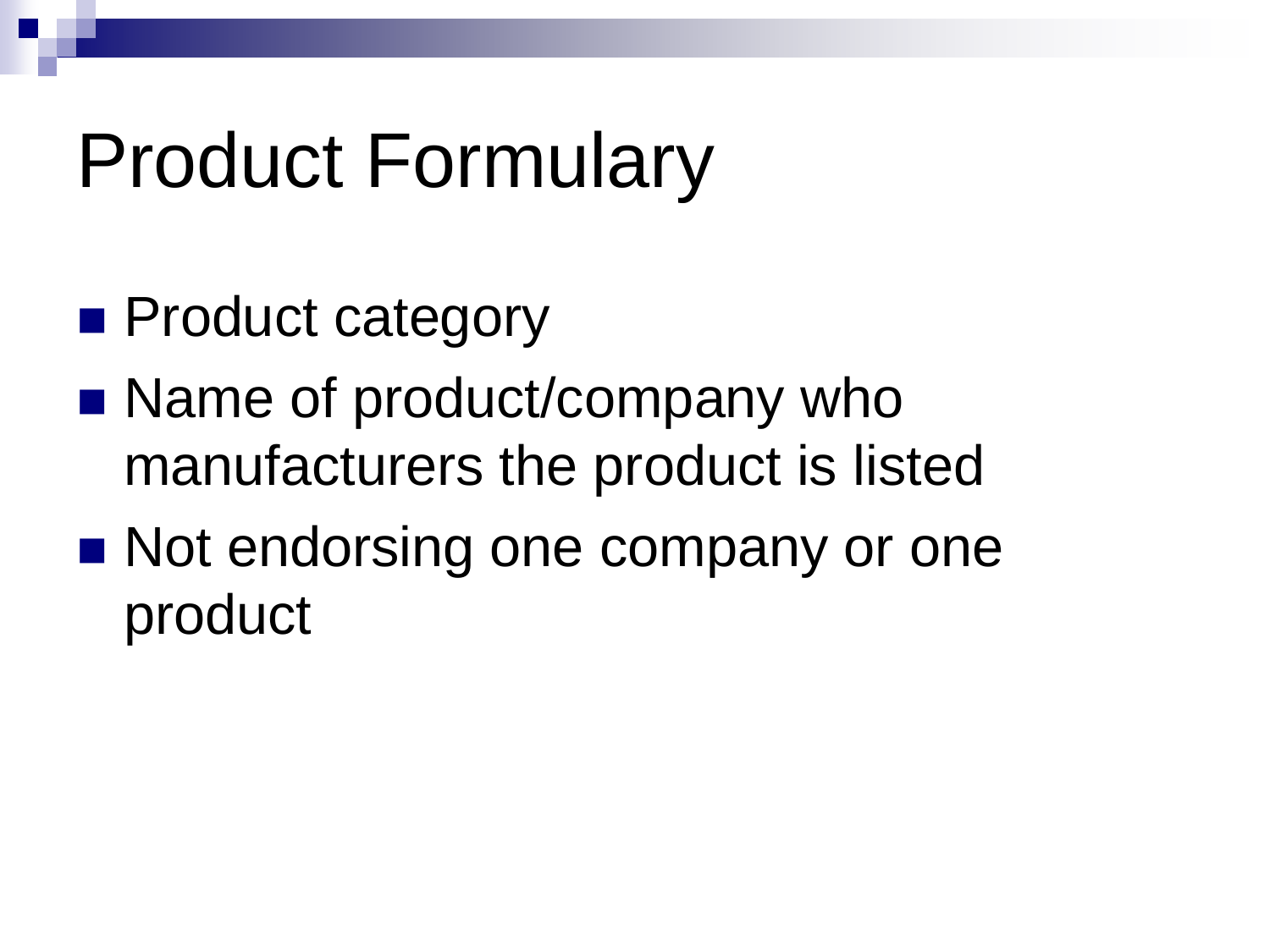## Debriding Agents

- **Indicated for debridement of necrotic** tissue & liquefaction of slough in acute & chronic wounds
- Must be covered with a primary dressing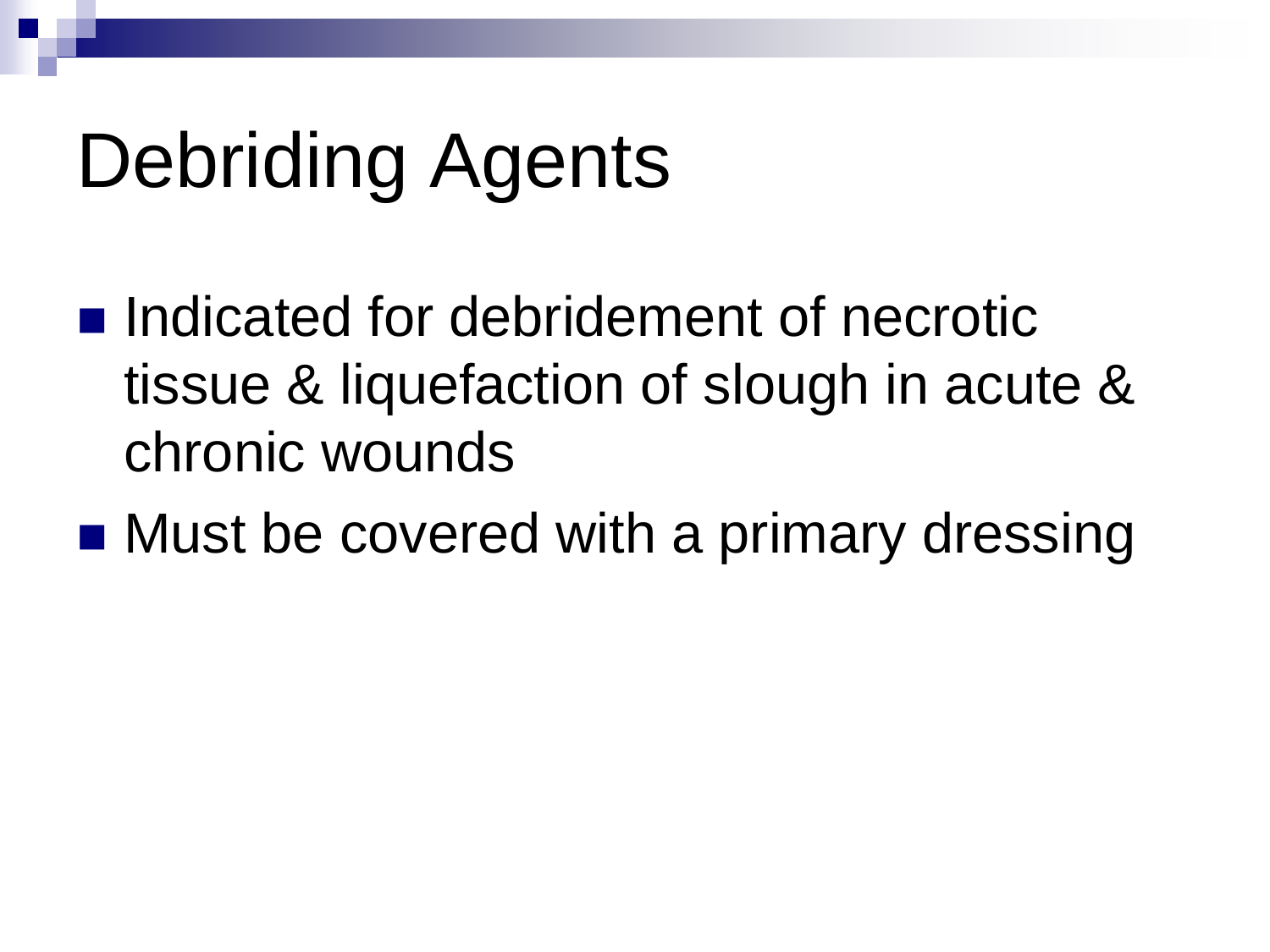## Static Compression

- Used for management of venous stasis & venous ulcers to reduce edema & aid return of venous blood to the heart.
- Includes plain & paste bandages, multilayer bandage regimens, tubular bandages & elastic stockings
- Commonly used in wound clinics/VNAs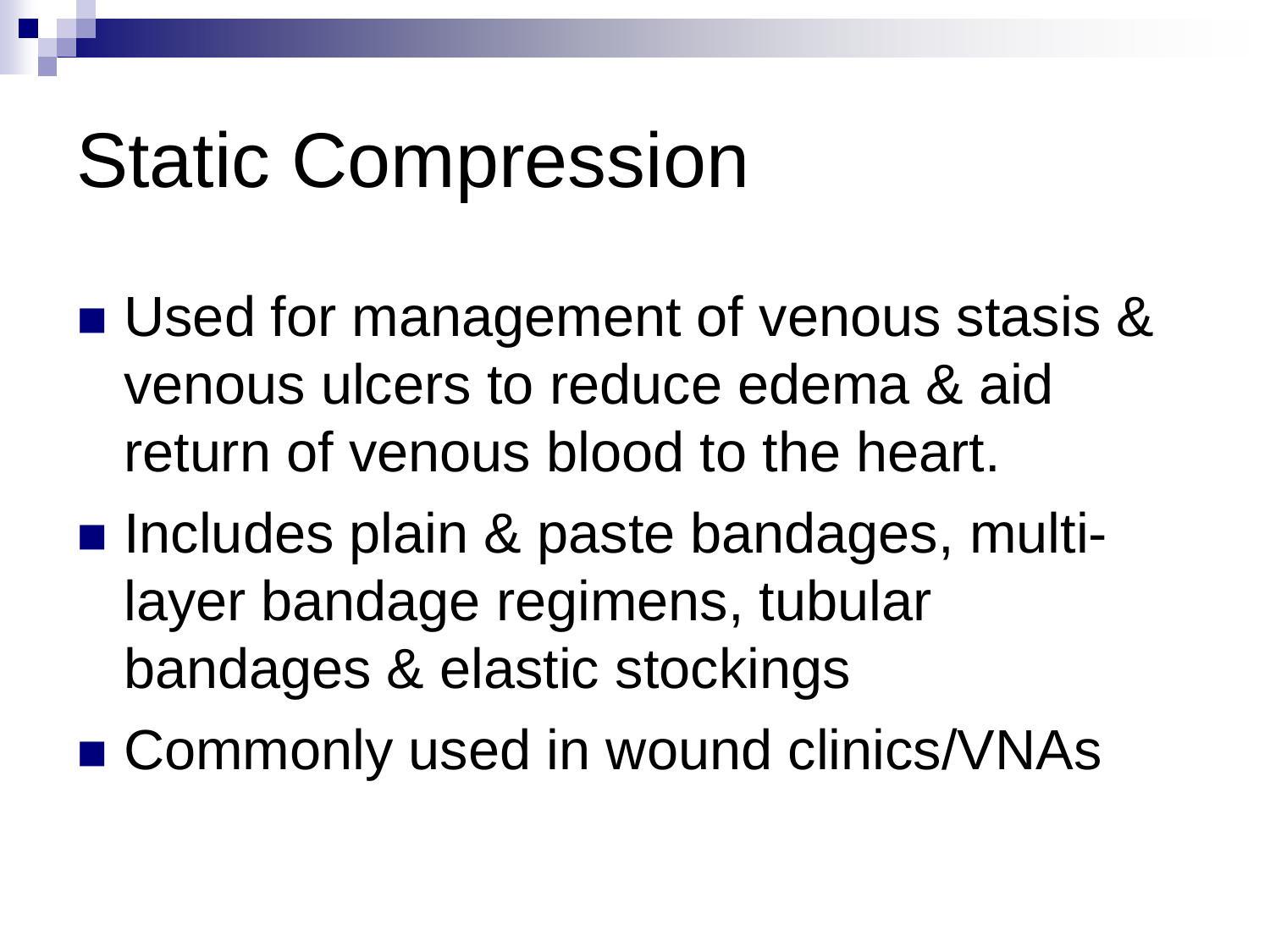#### Wound Drainage Collectors/Pouches

- Designed to collect & contain wound drainage
- Especially useful for fistulas/wounds with large volumes of exudate allowing accurate measurement of fluid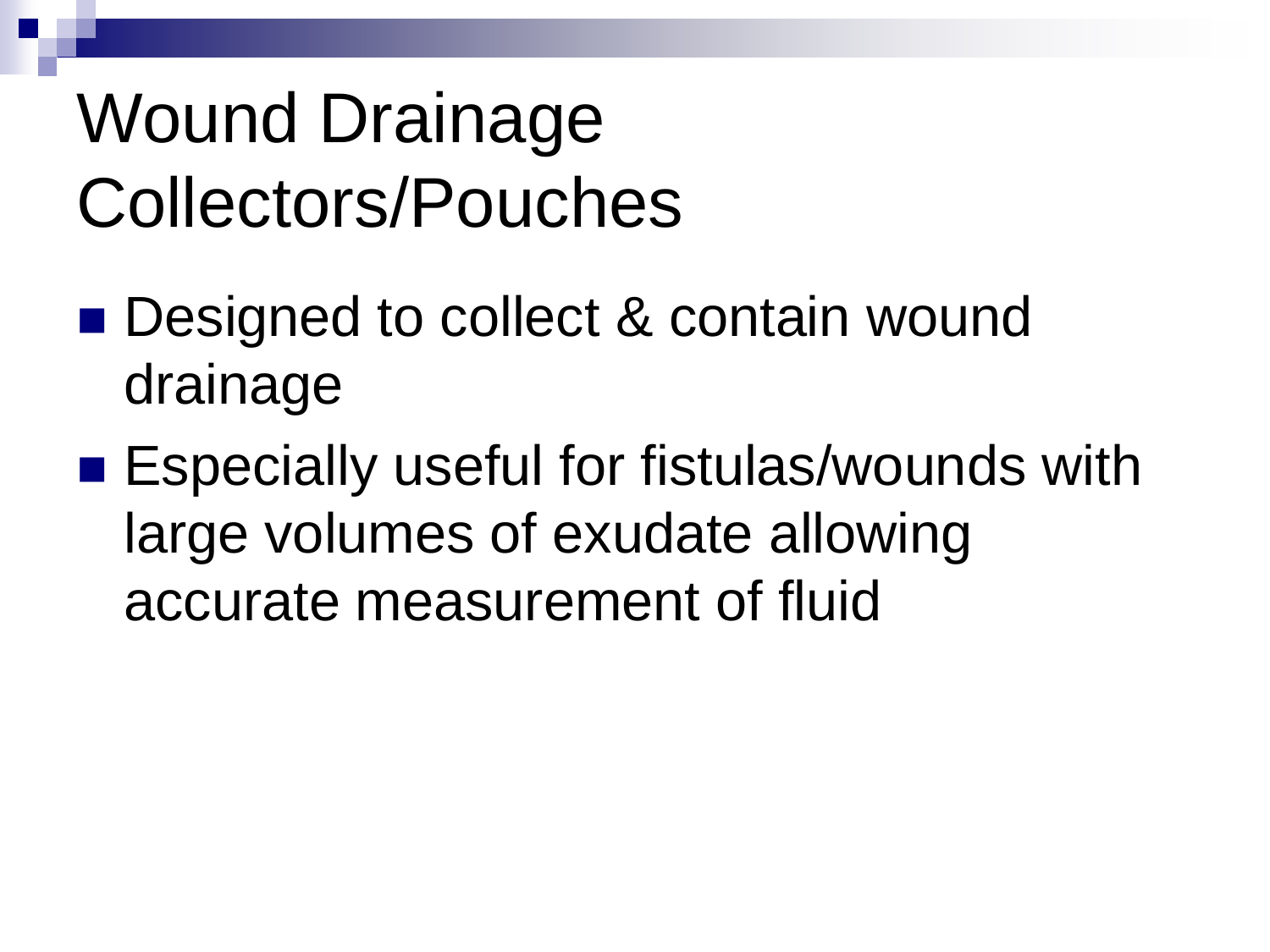#### Absorptives

■ Multi-layer wound covers designed to minimize adherence to the wound & manage exudate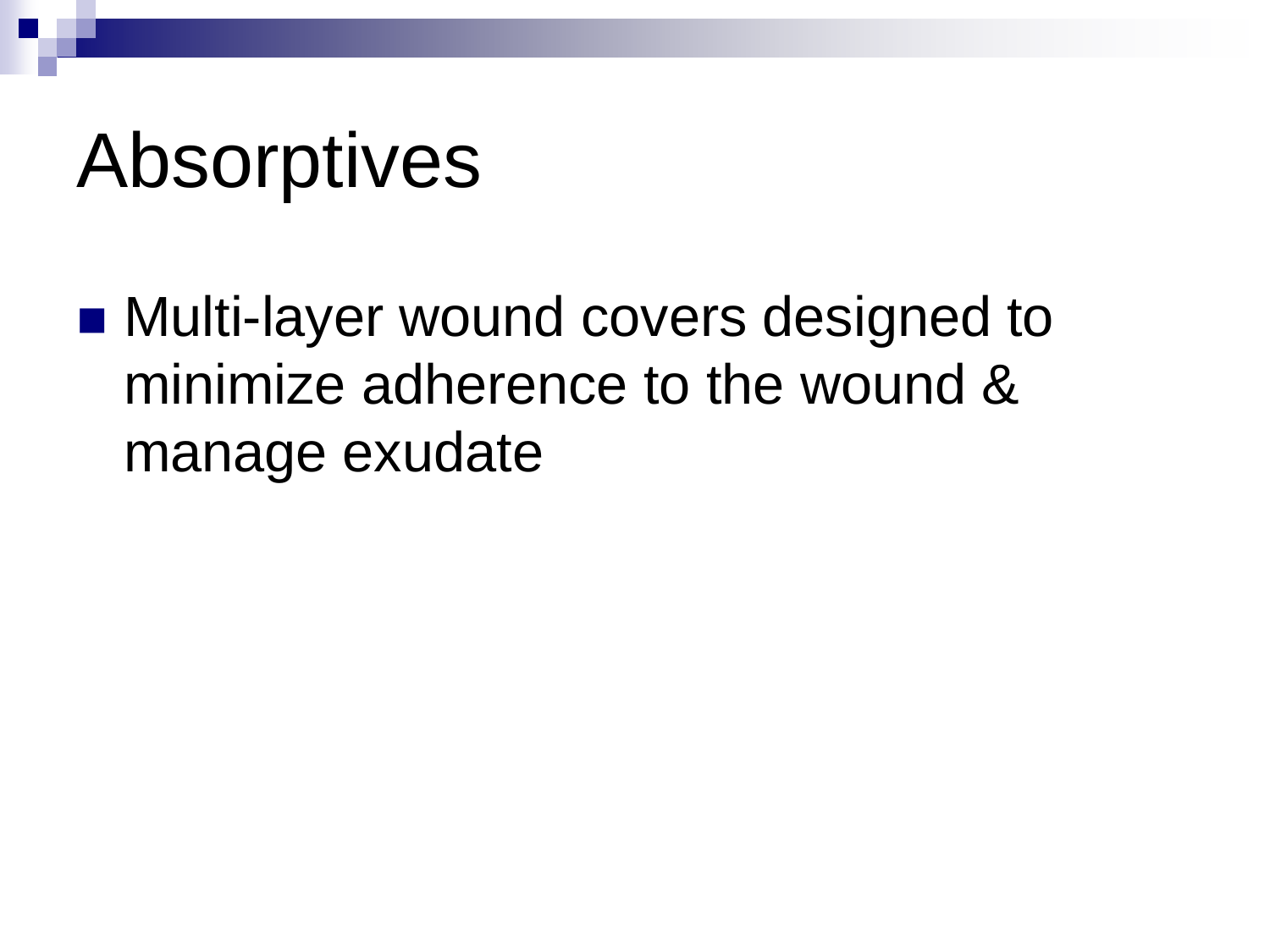## Alginates

- Non adhesive pads composed of natural polysaccharide fibers or xerogel derived form seaweed
- On contact with exudate these dressings form a moist gel through a process of ion exchange.
- Absorbs higher amounts of drainage, can debride
- Requires a secondary dressing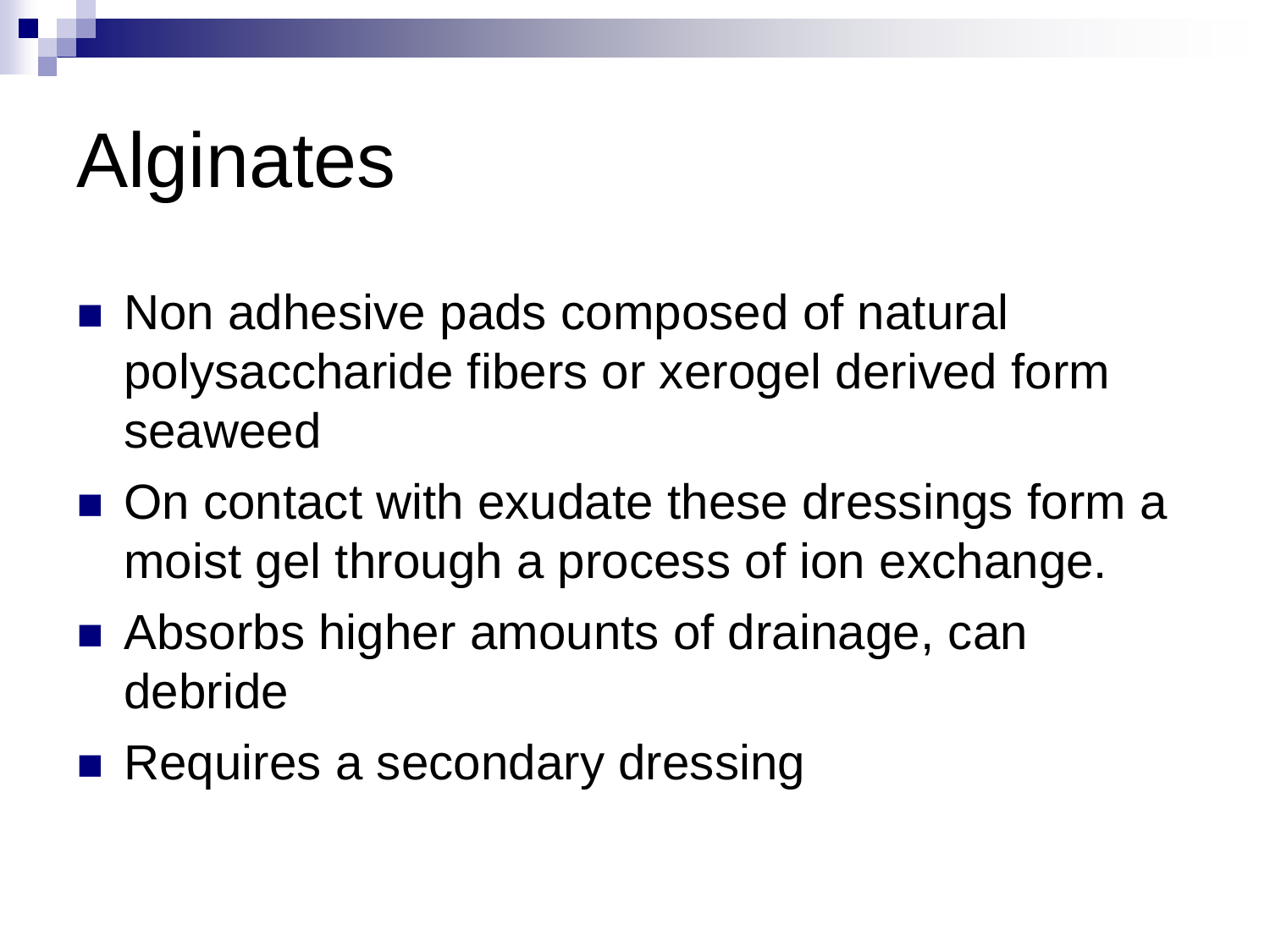## **Collagens**

- Derived from bovine, porcine or avian sources
- Come as gels, pads, particles, paste, powders, sheets or solutions
- Usually require a secondary dressing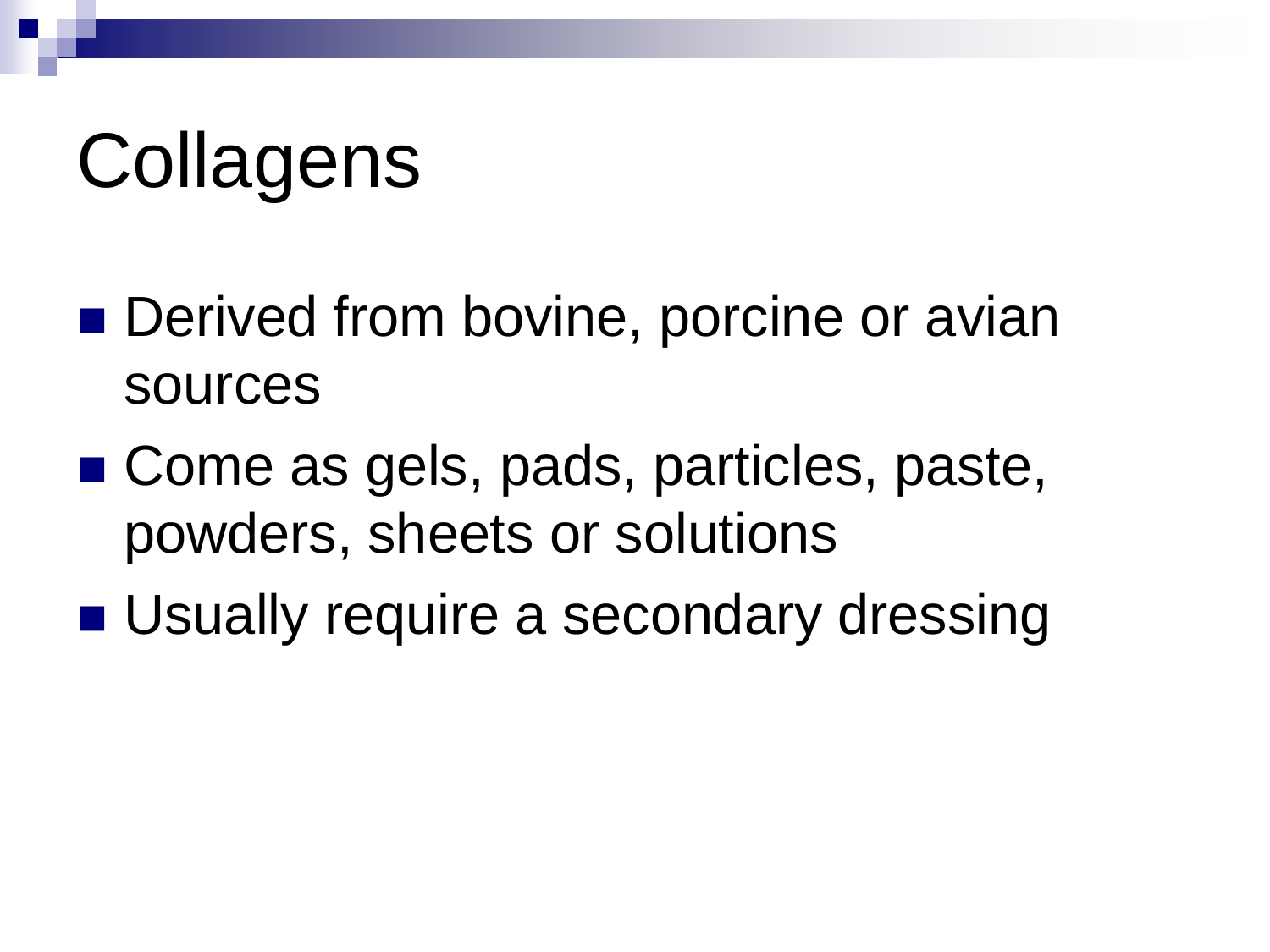## Antimicrobial Dressings

- Wound dsg that deliver the effects of agents (silver) to maintain efficacy against common infectious bacteria
- Indicated to help reduce risk of infection in partial & full-thickness wounds, over line sites, surgical incisions
- Available as sponges, impregnated gauzes, absorptive products or combination of materials
- Secondary dsg required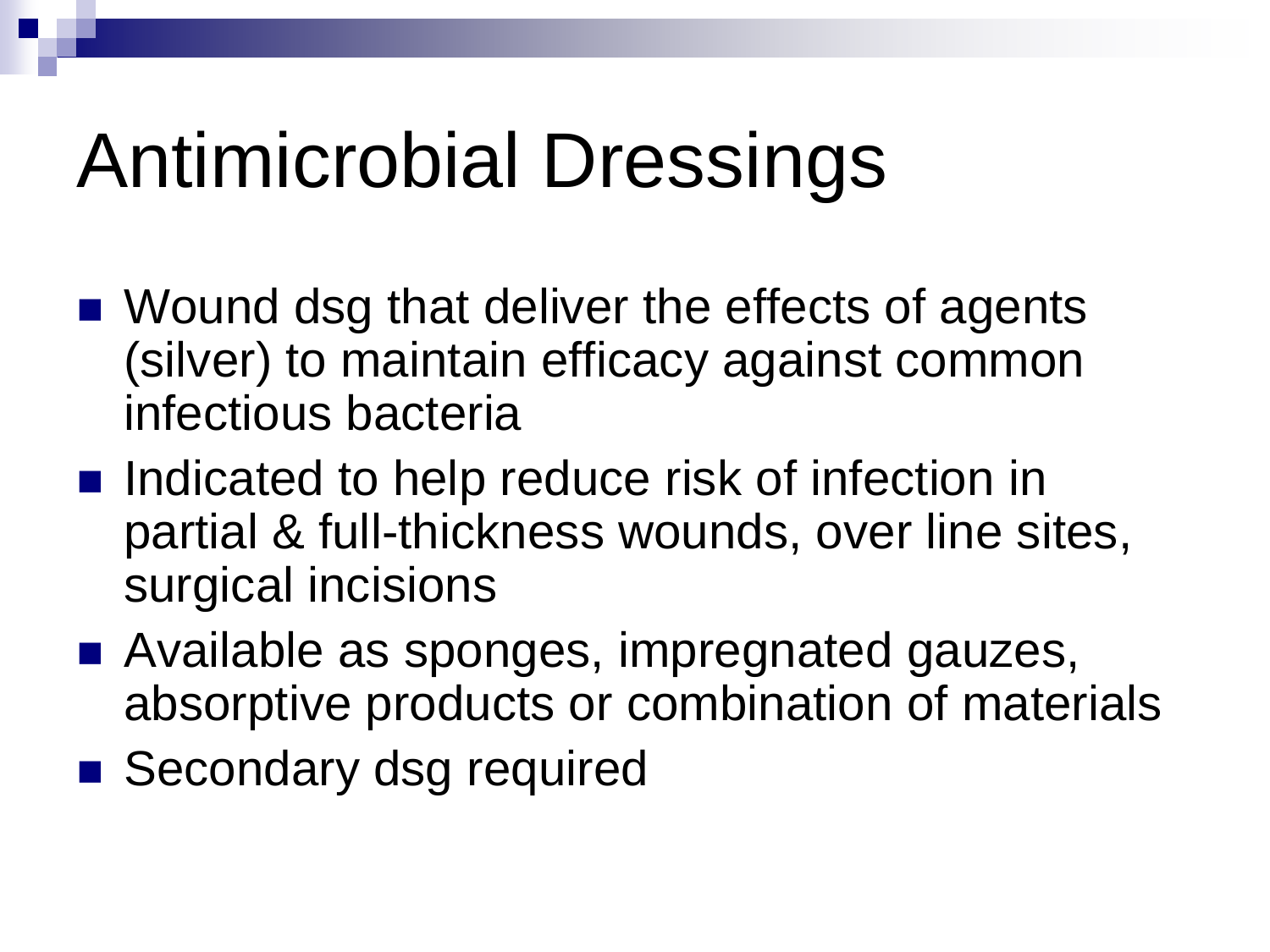## **Composites**

- Wound dsgs that combine physically distinct components into a single product to provide multiple functions (bacterial barrier, absorption & adhesions)
- Usually comprised of multiple layers & have a non adherent pad that covers the wound
- Can function as a primary or a secondary dressing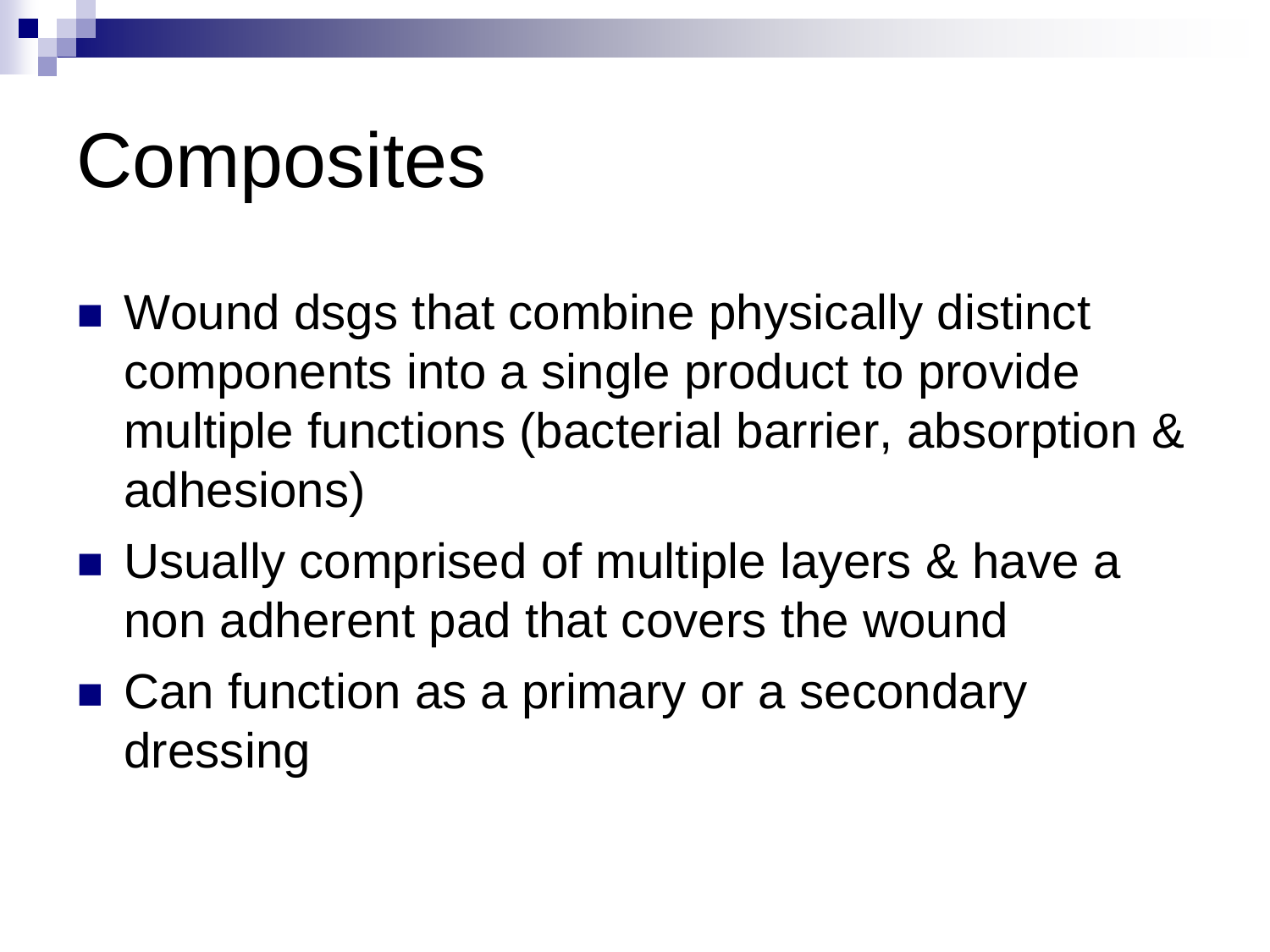## Contact Layers

- Thin, non-adherent sheets placed on an open wound bed to protect tissue from direct contact with other agents or dressings applied to the wound.
- **Porous & allow exudate to pass through**
- Secondary dsg required
- Indicated for partial & full-thickness wounds, infected wounds, donor sites & split-thickness skin grafts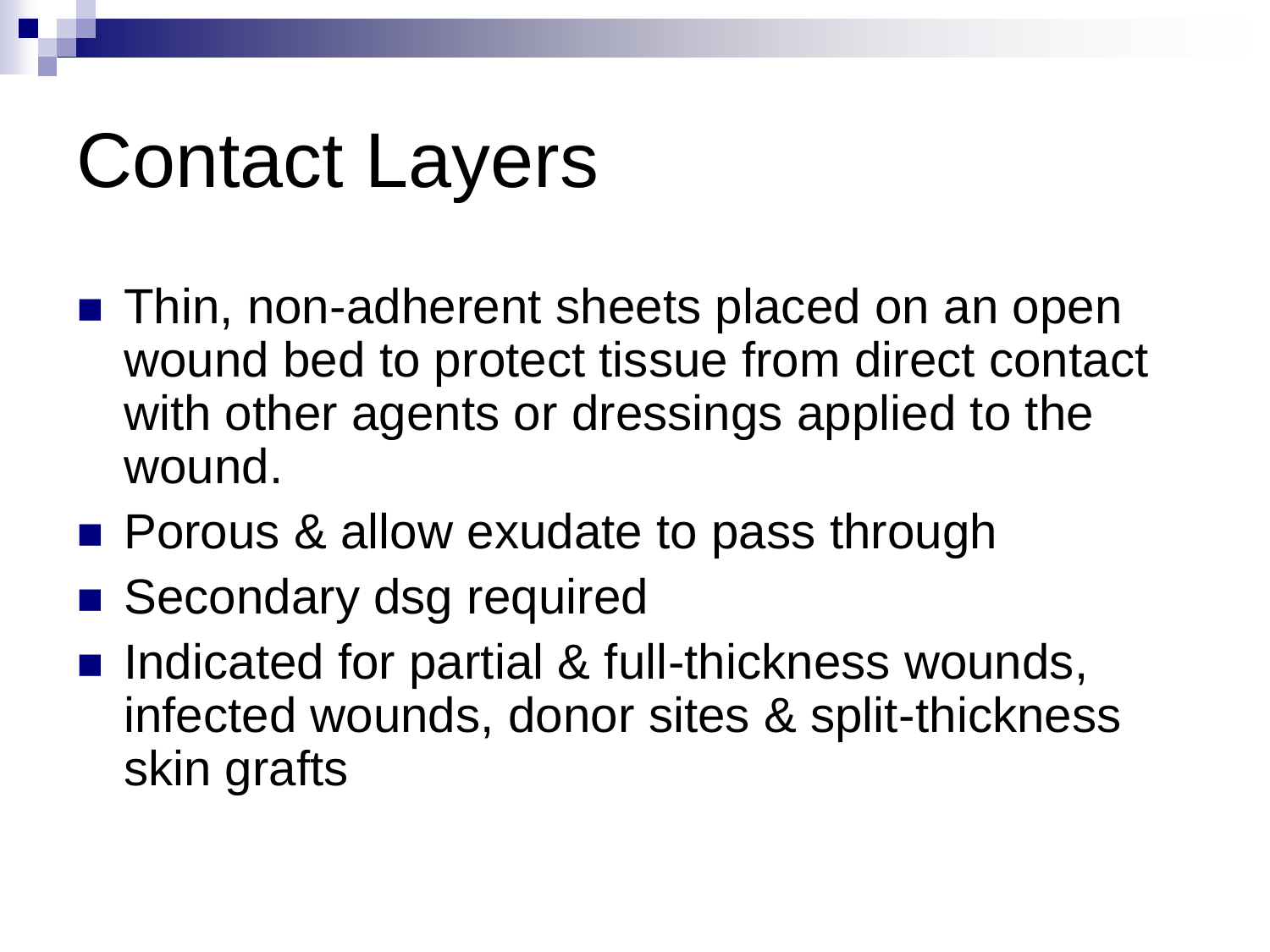#### Foams

- Dsgs of foamed polymer solutions with small open cells capable of holding fluids.
- Absorption capability depends on thickness & composition
- **E** Area in contact with the wound is non-adhesive for easy removal
- Available with an adhesive border
- Indicated for partial & full thickness wounds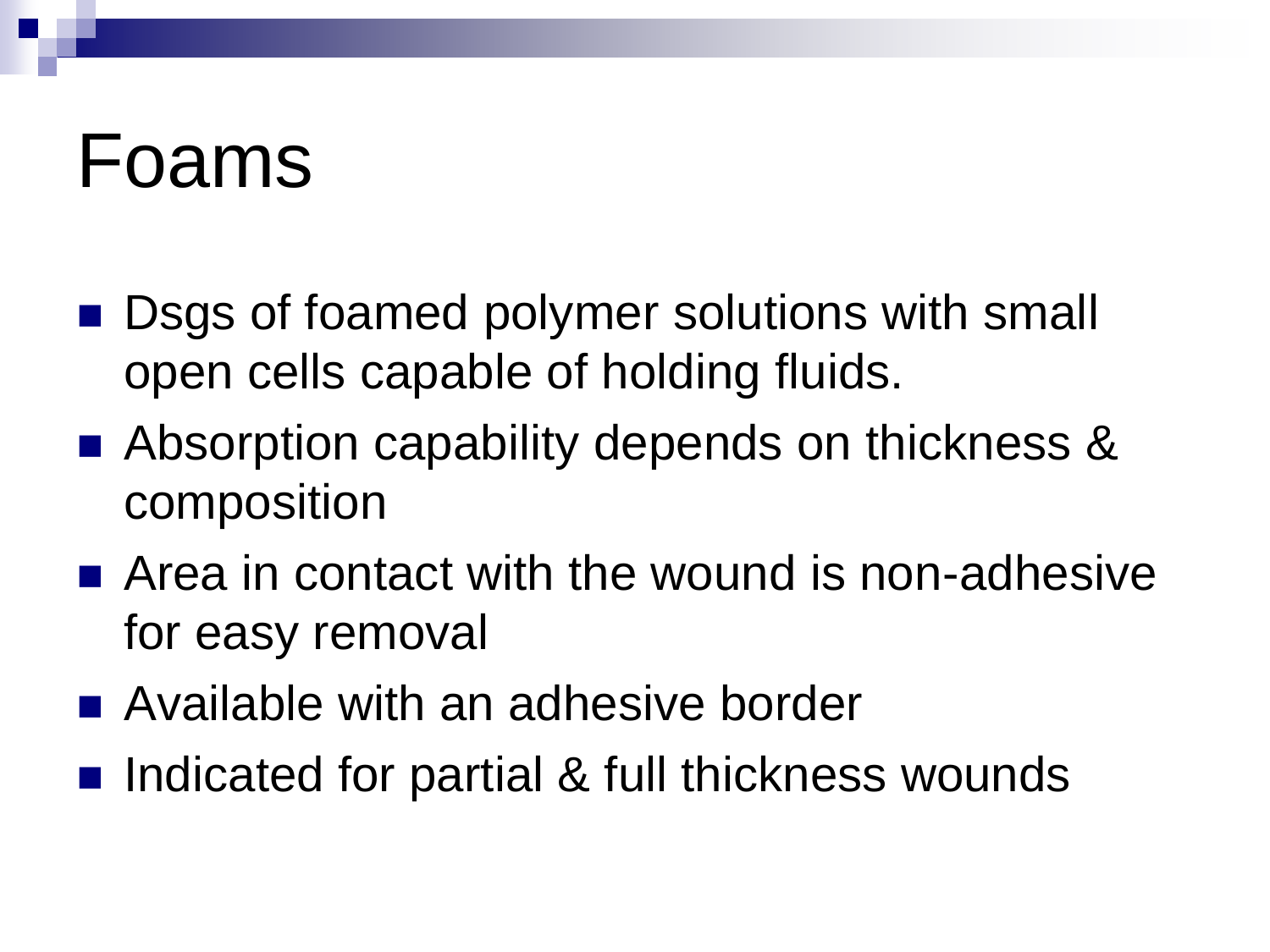## Honey (Active Leptospermum)

- Contain medical grade Active Leptospermum honey
- **Promote optimal healing environment**
- Acts by reducing edema, lowering wound PH, debriding slough & eschar
- Indicated for partial & full thickness wounds
- Requires a secondary dressing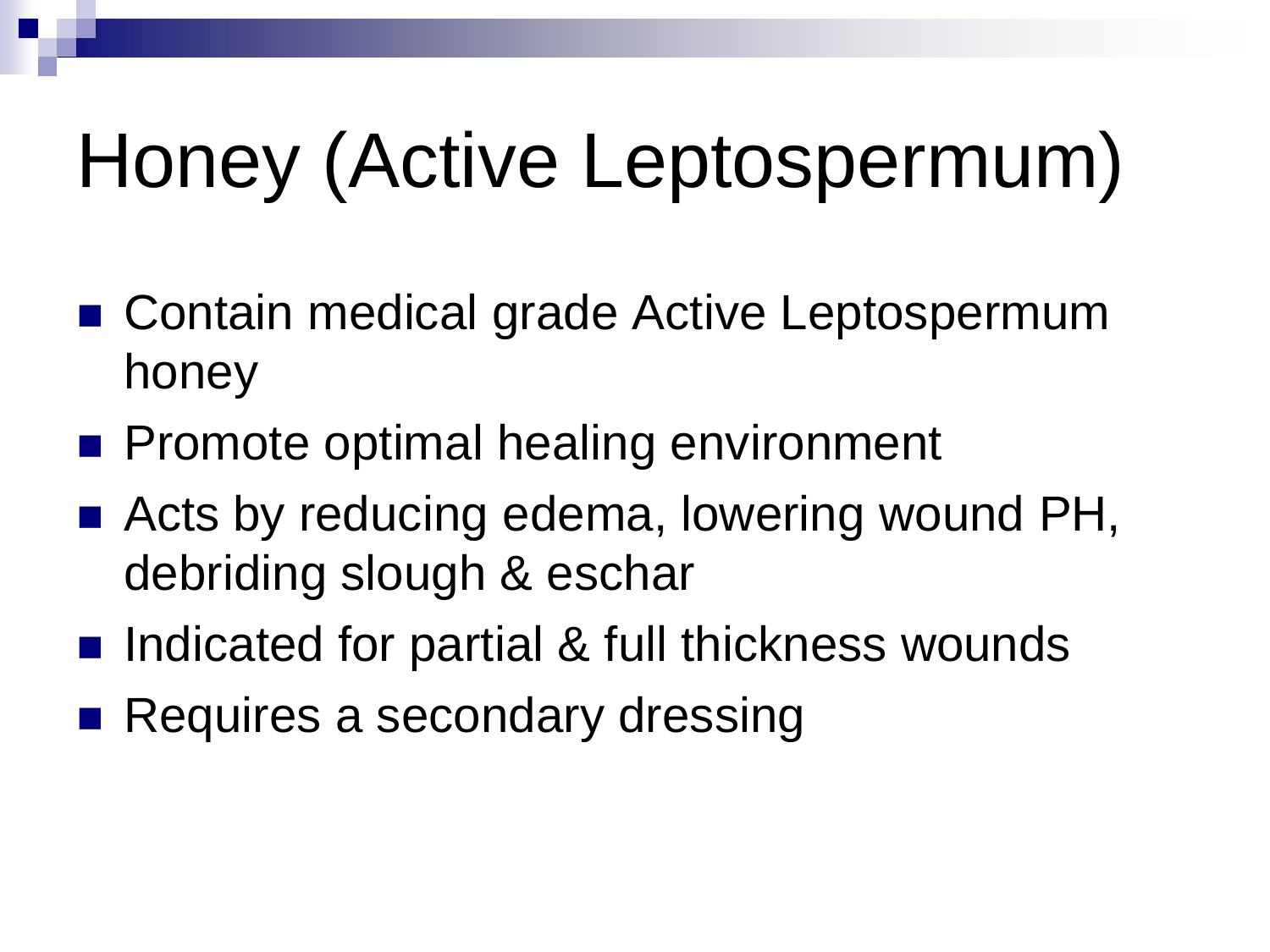## **Hydrocolloids**

- Wafers, powders or pastes composed of gelatin, pectin or carboxymethylcellulose
- Absorption capability depends on thickness & composition
- Comes in various shapes/sizes, with/without adhesive border
- **Powders & pastes require a secondary dsg**
- Indicated for partial & full thickness wounds with or without necrotic tissue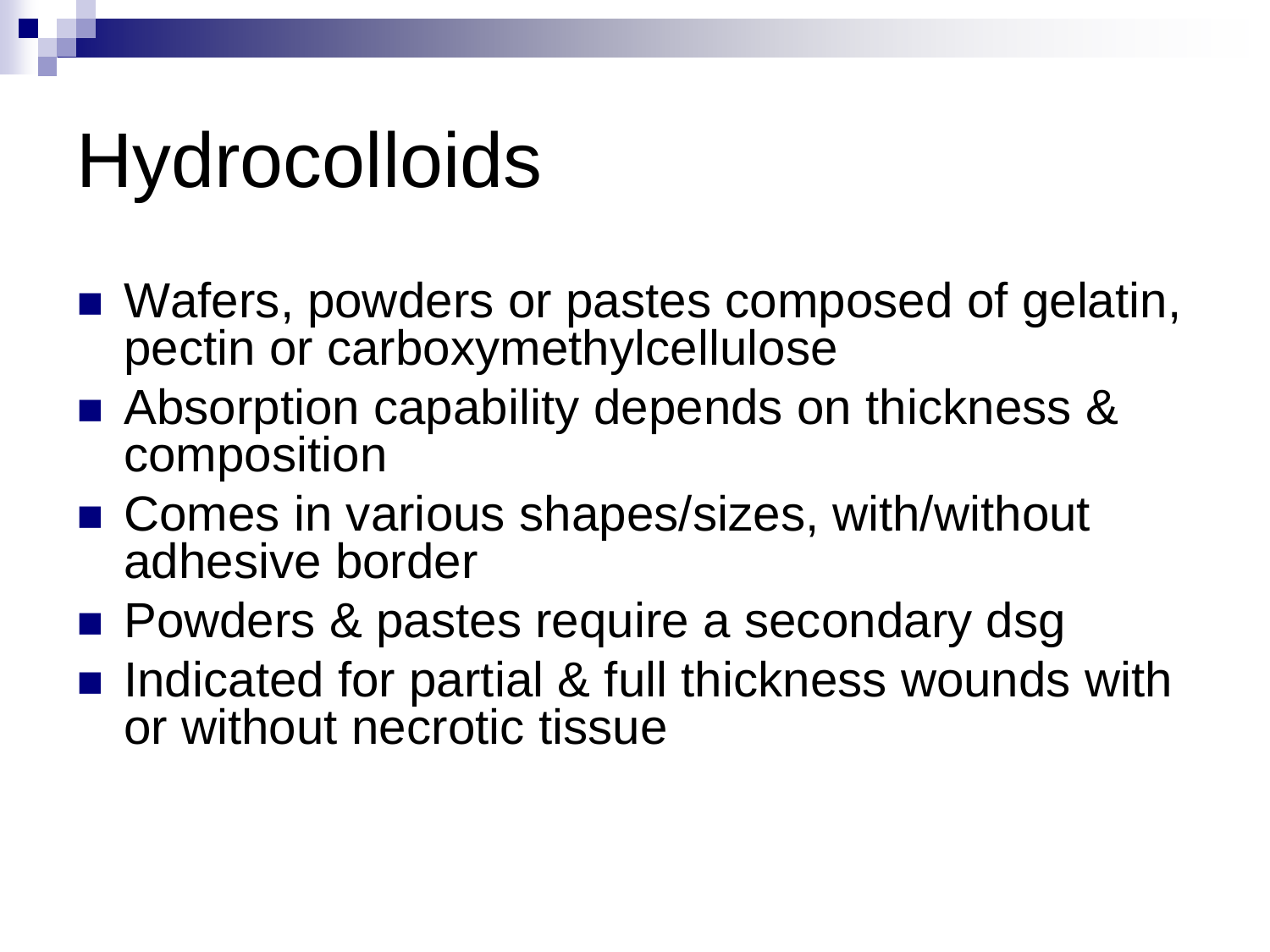## Hydrogels

- Formulations of water, polymers & other ingredients designed to maintain a moist healing environment
- Does not macerate surrounding skin
- Indicated for partial & full-thickness wounds, minor burns & radiation tissue damage
- May require a secondary dsg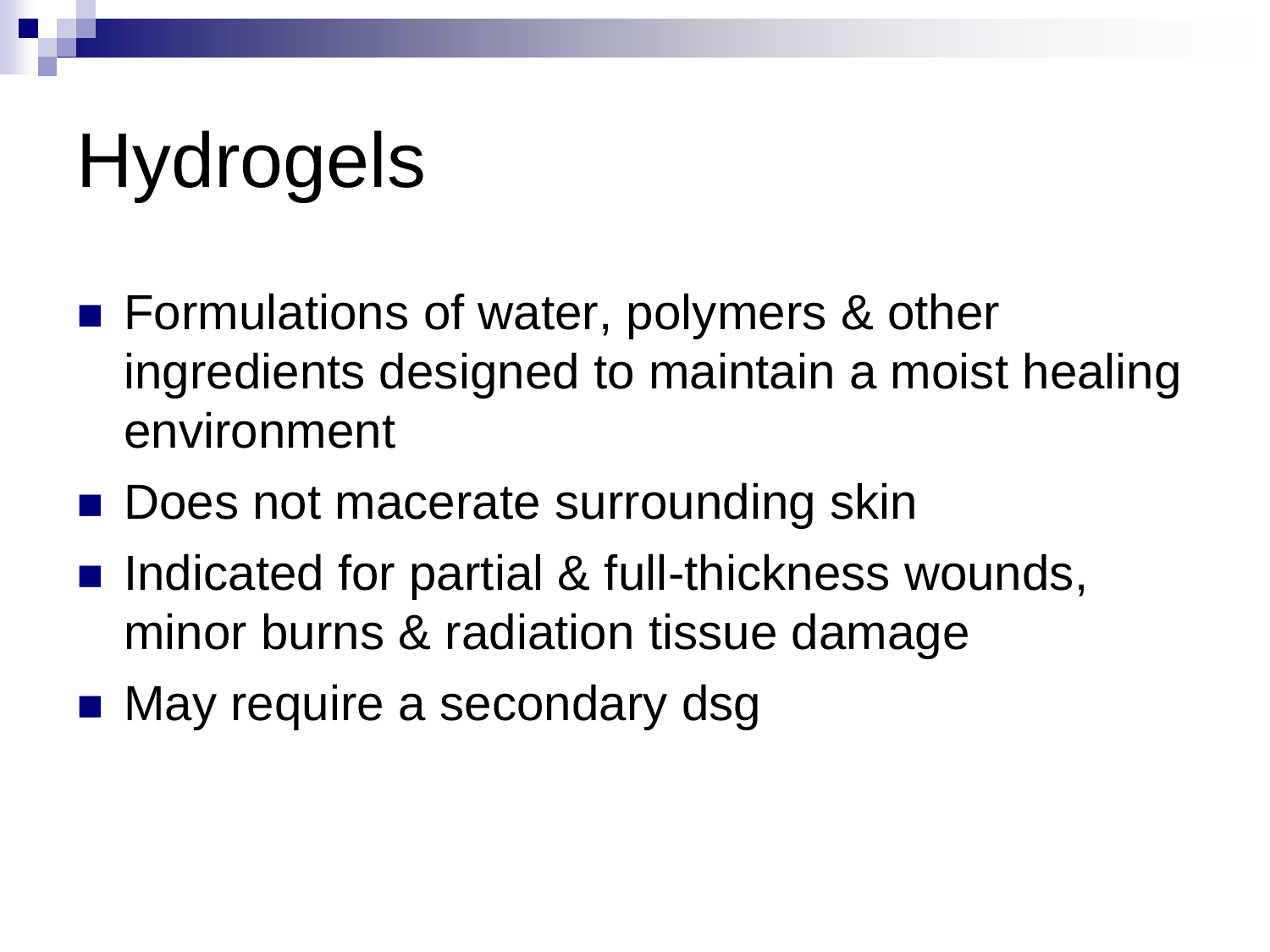#### Impregnated Hydrogels

- Gauzes & non-woven sponges, ropes & strips saturated with an hydrogel
- Designed to donate moisture to a dry wound & to maintain a moist healing environment
- Indicated for partial & full-thickness wounds, wounds with necrosis & deep wounds with tunneling or sinus tracts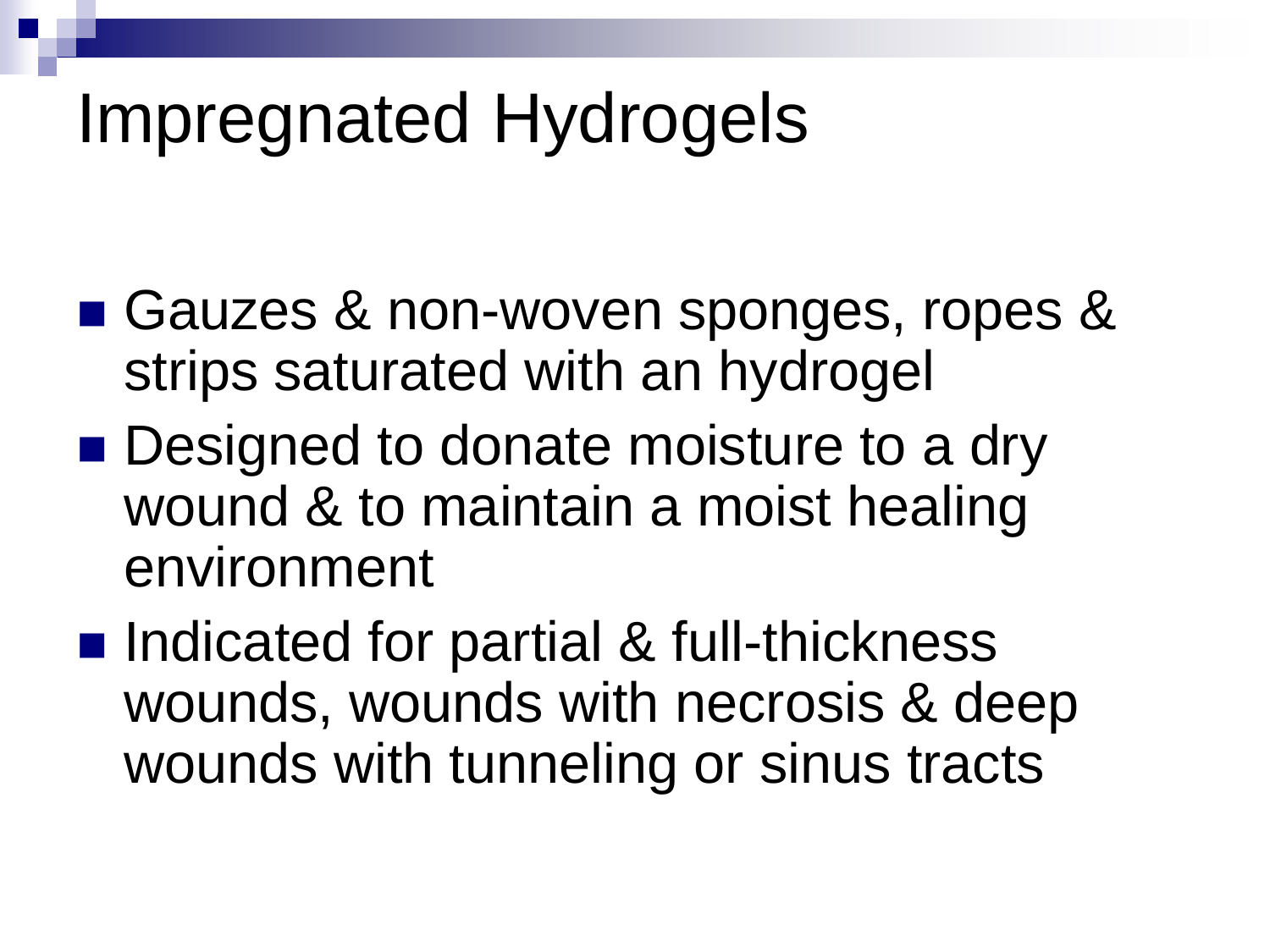## Hydrogels: Sheets

- Dsgs composed of hydrogels
- Highly conformable & permeable & can absorb various amounts of drainage
- Indicated for partial/full thickness wounds, wounds with necrosis, minor burns & radiation damage.
- **Usually require a secondary dsg**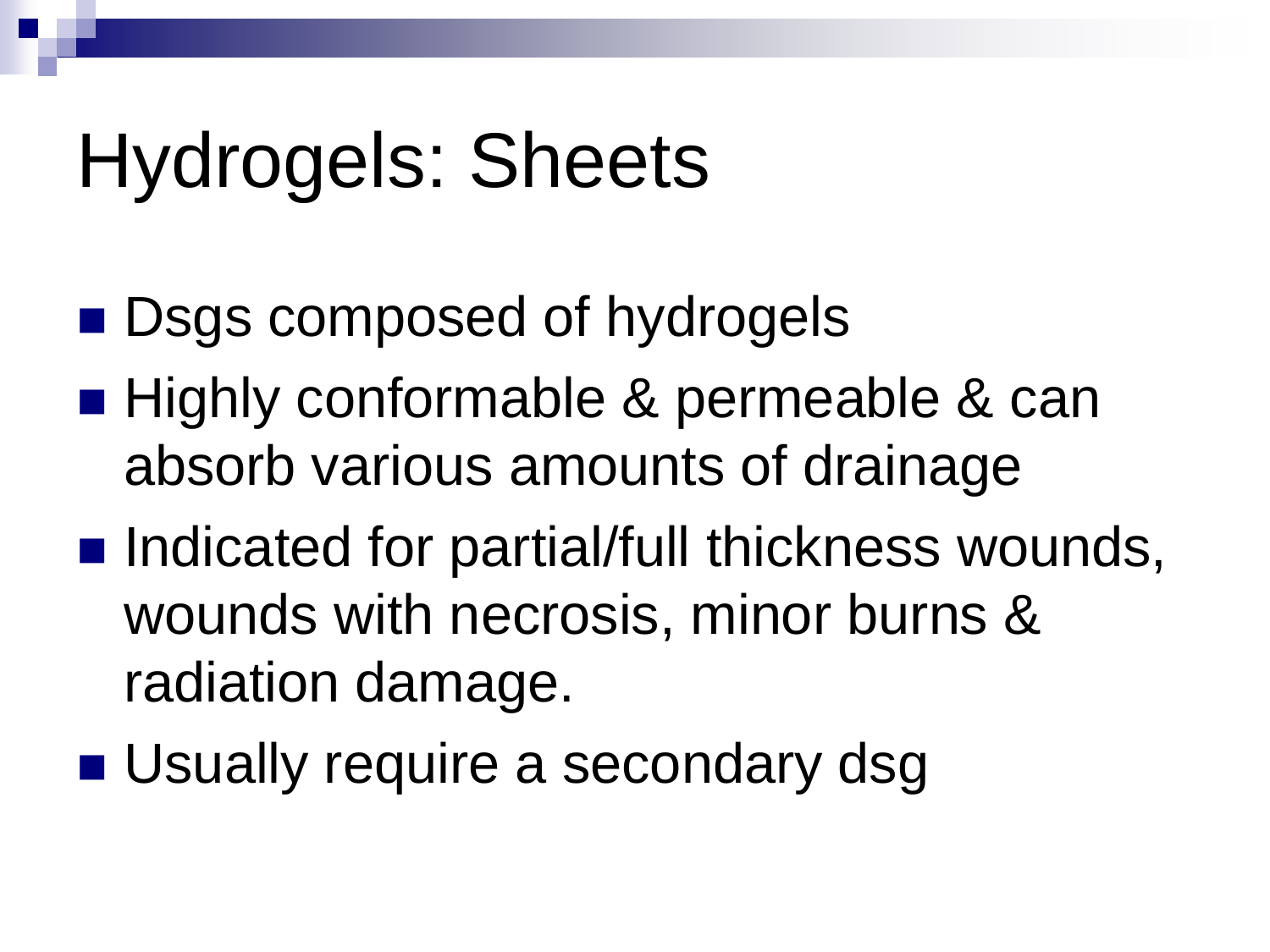## Impregnated Dressings

- Gauzes & non-woven sponges, ropes & strips saturated with a solution, an emulsion, oil or some other agent or compound
- **Indications vary based on the compound**
- Non adherent
- Require a secondary dsg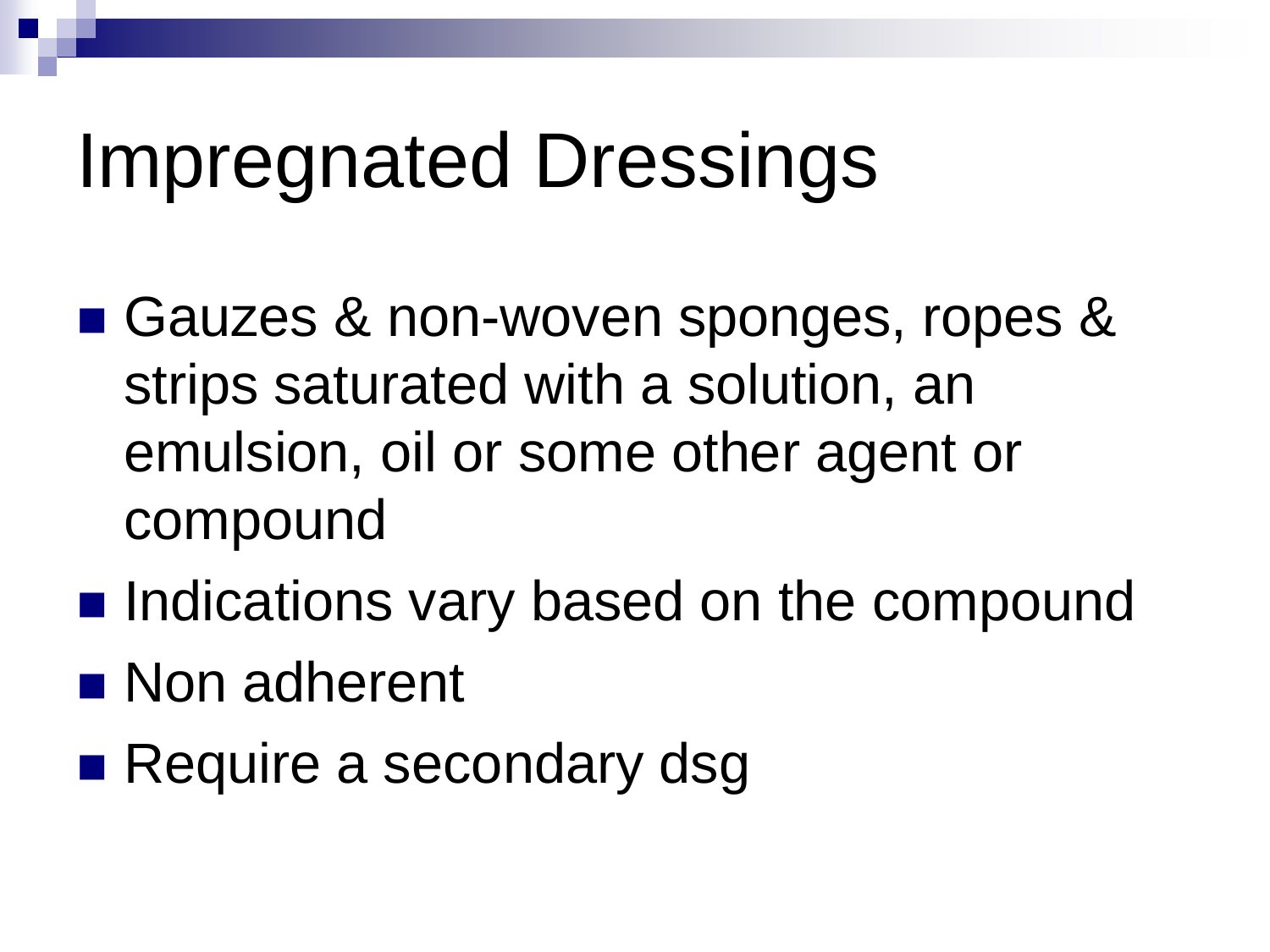## Transparent Films

- Polymer membranes of varying thickness coated on one side with an adhesive
- Impermeable to liquid, water or bacteria but permeable to moisture vapor & atmospheric gases
- Wound can be visualized
- Indicated for partial thickness wounds
- Careful consideration for use with skin tears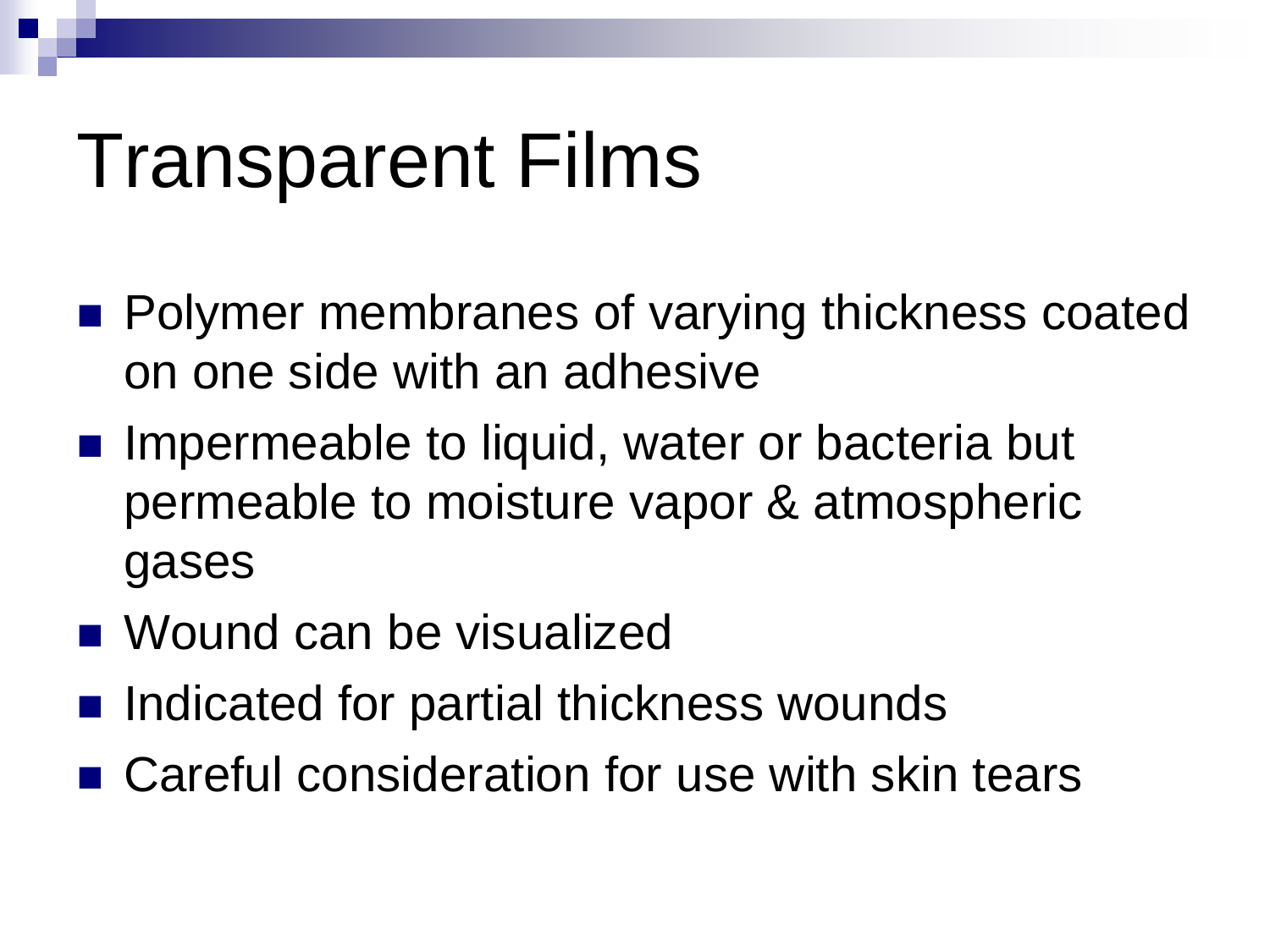## Wound Fillers

- Beads, creams, foams, gels, ointment, pads, pastes, powders that are non adherent
- **Function to maintain a moist environment &** manage exudate
- Indicated for partial/full thickness wounds, infected wounds, draining wounds & wounds that require packing
- Require a secondary dsg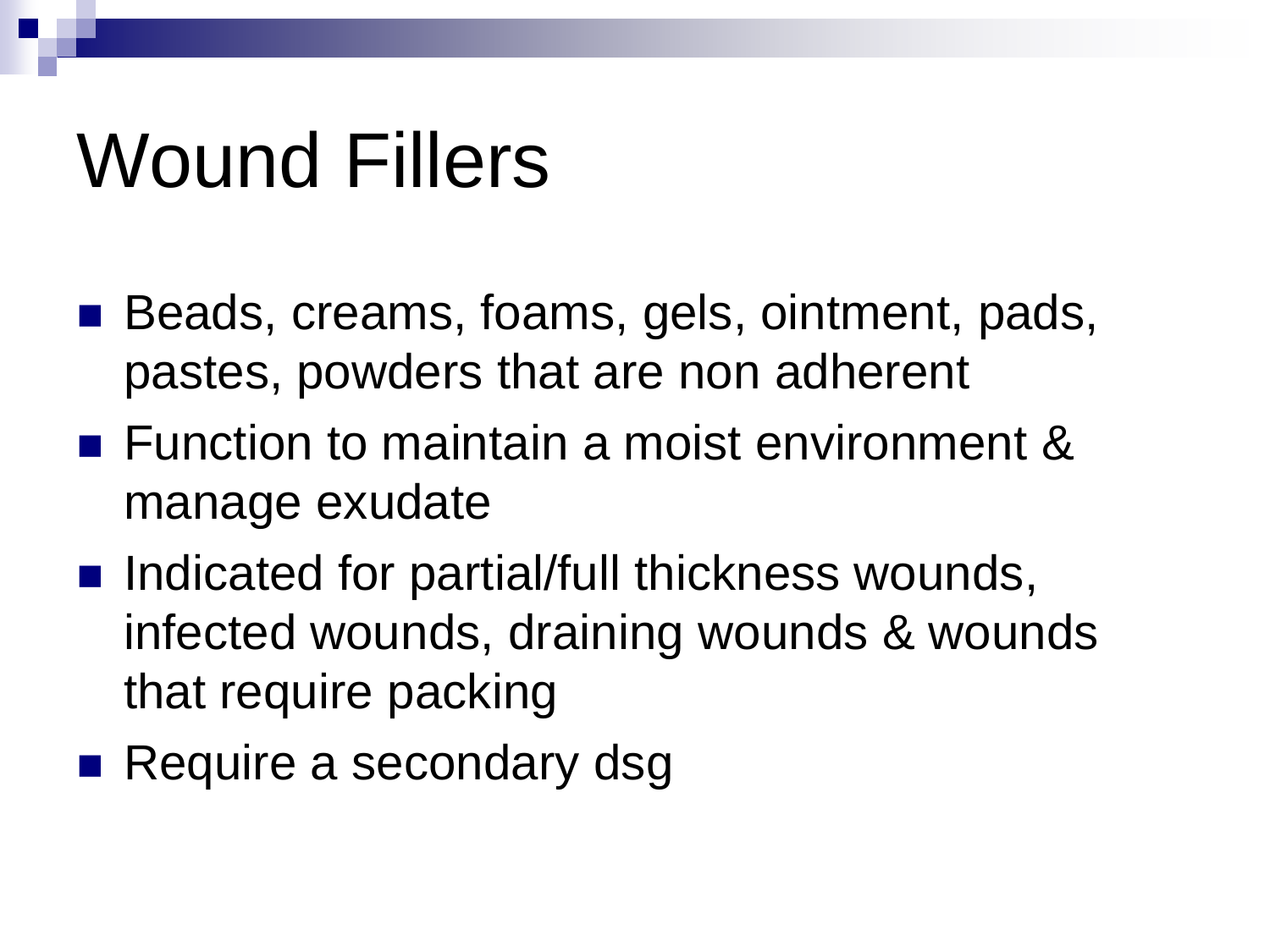## Documentation

- Type of wound (surgical wound, pressure ulcer, venous ulcer, arterial ulcer, diabetic ulcer)
- **Location**
- **Length/width/depth**
- **Presence of undermining or tunneling**
- Color
- **Drainage**
- Odor
- Condition of surrounding skin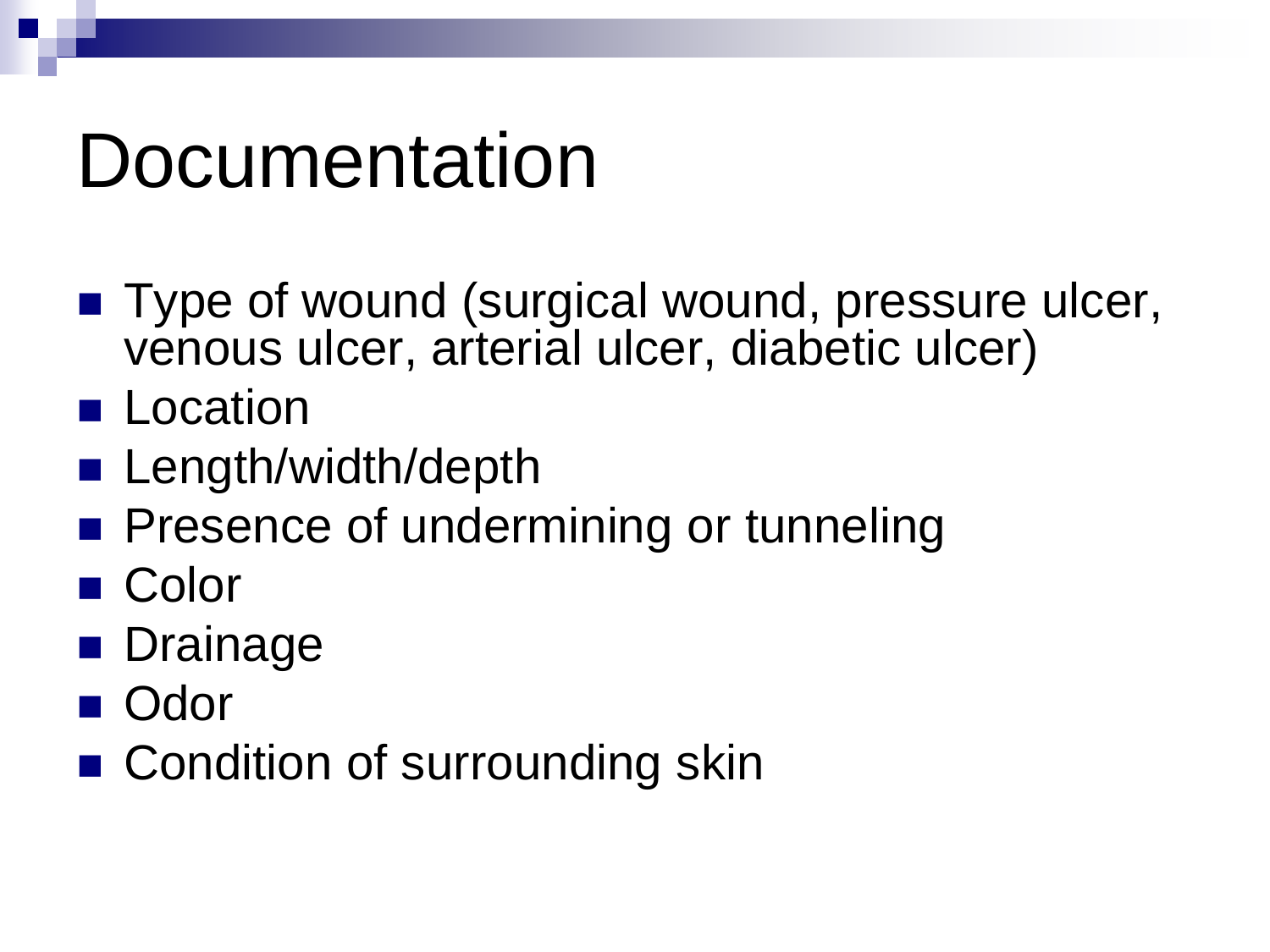#### Article

- "Legal Issues in the Care of Pressure Ulcer Patients: Key Concepts for Healthcare Providers-A Consensus Paper from the International Expert Wound Care Advisory Panel"
- Skin & Wound Care, Volume 23, Number 11, November 2010, pages 493-507